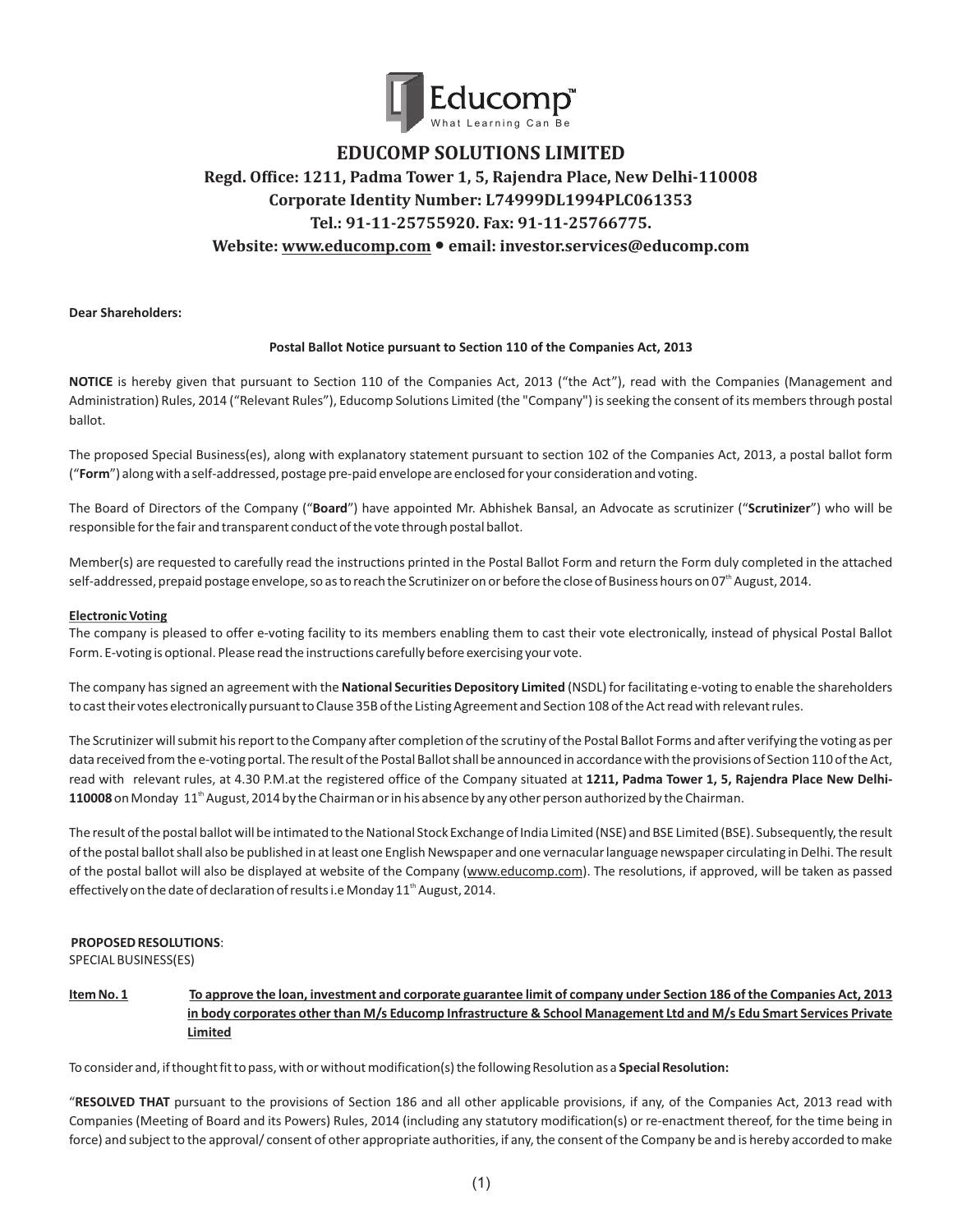loan(s) and/or give any guarantee(s)and/or provide any security(ies) in connection with loan(s) made by any other person to, or to any other person and/or acquire, in one or more tranches, by way of subscription, purchase or otherwise the securities comprising of equity shares, convertible or non convertible preference shares or debentures, etc of any Body corporate (other than companies for which specific investment limit have been fixed and approved by the shareholders) upto a limit not exceeding Rs. 2000 Crore (Rupees Two Thousand Crores only) inclusive of existing investment, loan, corporate guarantee, security already made/ given to any Body Corporate(s) (other than companies for which specific investment limit have been fixed and approved by the shareholders) under the authority of the earlier resolutions passed by the members of the company;

**RESOLVED FURTHER THAT** the overall limit of loan(s) and/or guarantee(s)/ security (ies) in connection with loan(s) made to and/or investment by way of subscription, purchase or otherwise in the securities of any Body corporate pursuant to the provisions of Section 186 and other applicable provisions, if any, of the Companies Act, 2013 (including any statutory modification(s) or re-enactment thereof, for the time being in force) shall not exceed Rs. 7050 Crore ( Rupees Seven Thousand Fifty Crore Only);

**RESOLVED FURTHER THAT** the Board be and is hereby authorized to negotiate and finalise the terms and conditions of the said investments, loans, guarantees and provision of security on behalf of the Company as it deem fit in the interest of the Company, to take all such actions and to settle all matters arising out of and incidental thereto, and to sign and execute all deeds, applications, documents and writings that may be required to be signed, on behalf of the Company, in connection with such investments, loans, guarantees and provision of security and generally to do all such acts, deeds and things that may be necessary, proper, expedient or incidental for the purpose of giving effect to this Resolution."

# **Item No. 2 To approve the loan, investment and corporate Guarantee limit of company U/S 186 of the Companies Act, 2013 in body corporate naming M/s Educomp Infrastructure & School Management Limited**

To consider and, if thought fit to pass, with or without modification(s) the following Resolution as a **Special Resolution:**

**"RESOLVED THAT** pursuant to the provisions of Section 186 and all other applicable provisions, if any, of the Companies Act, 2013 read with Companies (Meeting of Board and its Powers) Rules, 2014 (including any statutory modification(s) or re-enactment thereof, for the time being in force) and subject to the approval/ consent of such appropriate authorities where necessary, consent of the Company be and is hereby accorded to make investment, in one or more tranches, in M/s. Educomp Infrastructure & School Management Limited, by subscription, purchase or otherwise, in any securities comprising of equity shares, convertible or non-convertible preference shares or debentures or by making loan, or by providing of security or guarantee in connection with a loan made by any other person to or to any other person by 'Educomp Infrastructure & School Management Limited' up to Rs. 3500 Crores (Rupees Three Thousand Five Hundred Crores only) inclusive of existing investment, loan, corporate guarantee, security already made/ given under the authority of the earlier resolutions passed by the members of the company;

**RESOLVED FURTHER THAT** the Board be and is hereby authorized to negotiate and finalise the terms and conditions of the said investments, loans, guarantees and provision of security on behalf of the Company as it deem fit in the interest of the Company, to take all such actions and to settle all matters arising out of and incidental thereto, and to sign and execute all deeds, applications, documents and writings that may be required to be signed, on behalf of the Company, in connection with such investments, loans, guarantees and provision of security and generally to do all such acts, deeds and things that may be necessary, proper, expedient or incidental for the purpose of giving effect to this Resolution."

# **Item No. 3 Toapprove the loan, investment and corporate guarantee limit of company U/S 186 of the Companies Act, 2013 in body corporate naming M/s Edu Smart Services Private Limited**

To consider and, if thought fit to pass, with or without modification(s) the following Resolution as a **Special Resolution:**

**"RESOLVED THAT** pursuant to the provisions of Section 186 and all other applicable provisions, if any, of the Companies Act, 2013 read with Companies (Meeting of Board and its Powers) Rules, 2014 (including any statutory modification(s) or re-enactment thereof, for the time being in force) and subject to the approval/ consent of such appropriate authorities where necessary, consent of the Company be and is hereby accorded to make investment, in one or more tranches, in M/s. Edu Smart Services Private Limited, by subscription, purchase or otherwise, in any securities comprising of equity shares, convertible or non-convertible preference shares or debentures or by making loan, or by providing of security or guarantee in connection with a loan made by any other person to or to any other person by 'Edu Smart Services Private Limited' up to Rs. 1550 Crores (Rupees One Thousand Five Hundred Fifty Crores only) inclusive of existing investment, loan, corporate guarantee, security already made/ given under the authority of the earlier resolutions passed by the members of the company;

**RESOLVED FURTHER THAT** the Board be and is hereby authorized to negotiate and finalise the terms and conditions of the said investments, loans, guarantees and provision of security on behalf of the Company as it deem fit in the interest of the Company, to take all such actions and to settle all matters arising out of and incidental thereto, and to sign and execute all deeds, applications, documents and writings that may be required to be signed, on behalf of the Company, in connection with such investments, loans, guarantees and provision of security and generally to do all such acts, deeds and things that may be necessary, proper, expedient or incidental for the purpose of giving effect to this Resolution."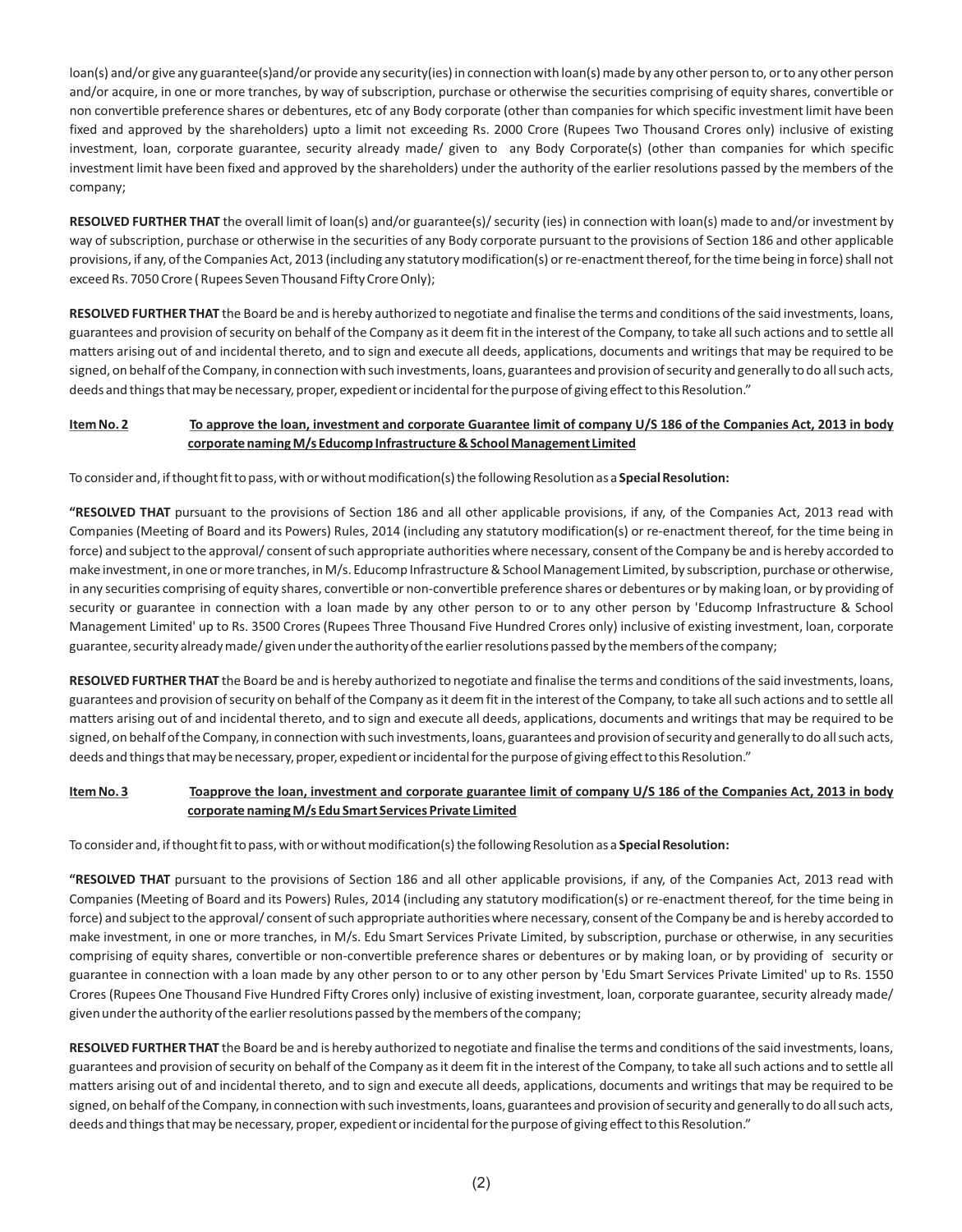#### **Item No. 4 To approve the borrowing Limit U/S 180(1)(c) of the Companies Act, 2013**

#### To consider and, if thought fit to pass, with or without modification(s) the following Resolution as a **Special Resolution:**

"**RESOLVED THAT** pursuant to the provisions of Section 180(1)(c) and all other applicable provisions, if any, of the Companies Act, 2013 (including any statutory modification(s) or re-enactment thereof for the time being in force), consent of the members of the Company, be and is hereby accorded to the Board (hereinafter referred to as "the Board", which term shall include any committee constituted by the Board or any person(s) authorized by the Board to exercise the powers conferred on the Board by this Resolution), to borrow and raise such sum or sums of money or monies from time to time as may be required for the purpose of business of the Company notwithstanding that the money or monies to be borrowed by the Company (apart from temporary loans obtained from the Company's bankers in the ordinary course of business) will exceed the aggregate of the paid-up capital of the Company and its free reserves, that is to say, reserves not set apart for any specific purpose, provided that the aggregate of such borrowings shall not exceed Rs. 5000 Crores (Rupess Five Thousand Crores Only) at any point of time;

**RESOLVED FURTHER THAT** for the purpose of giving effect to the above resolutions, the Board of Directors or Committee or persons authorized by the Board be and are hereby authorized to finalize and execute any and all agreements and documents, papers, etc and also authorized to do all such acts, deeds, matters and things as it may in its absolute discretion consider necessary, proper or desirable and to resolve any question, difficulty or doubt relating thereto, or otherwise considered to be in the best interest of the Company."

#### **Item No. 5 To approve the limits U/S 180 (1) (a) of the Companies Act, 2013**

To consider and, if thought fit to pass, with or without modification(s) the following Resolution as a **Special Resolution:**

**"RESOLVED THAT** pursuant to section 180(1)(a) and other applicable provisions, if any, of the Companies Act, 2013, consent of the Company be and is hereby accorded for selling, leasing, mortgaging and/or charging or otherwise disposing of movable and/or immovable properties of the company, both present and future, including the whole or substantially the whole of the undertaking of the company or where the company owns more than one undertaking, of the whole or substantially the whole of any of such undertakings by the Board and/or duly authorised committee thereof (hereinafter referred as 'Board') in favour of the lender(s), agent(s), trustee(s) for securing the borrowings of the company or any other entity availed/to be availed by way of loan(s) in foreign currency and/or rupee currency and securities comprising fully/partly convertible debentures and/or non-convertible debentures with or without detachable or non-detachable warrants and/or secured premium notes and/or floating rates notes/bonds or other debt instrument, issued/to be issued by the company or any other entity from time to time, subject to the limits approved under section 180(1)(c) of the Companies Act, 2013 together with interest at the respective agreed rates, additional interest, compound interest in case of default, accumulated interest, liquidated damages, commitment charges, premia on pre-payment, remuneration of agent(s), trustees, premium, (if any), on redemption all other costs, charges and expenses including any increase as a result of devaluation/revaluation/in the rates of exchange and all other monies payable by the company in terms of loan agreement(s), heads of agreement(s) debenture trust deed or any other document entered into/to be entered into between the company and the lender(s)/agent(s)/trustees, in respect of the said loans/borrowings/debentures and containing such specific terms and conditions and covenants in respect of enforcement of security as may be stipulated in that behalf and agreed to between the Board of directors or committee thereof and the lender(s) agent(s)/trustees;

**RESOLVED FURTHER THAT** for the purpose of giving effect to the above resolutions, the Board of Directors or Committee or persons authorized by the Board be and are hereby authorized to finalize and execute any and all agreements and documents, necessary for creating mortgage and / or charges as aforesaid and to do all such acts, deeds, matters and things as it may in its absolute discretion consider necessary, proper or desirable and to resolve any question, difficulty or doubt relating thereto, or otherwise considered to be in the best interest of the Company."

#### **Item No. 6 To approve the Corporate Debt Restructuring Scheme in relation to restructuring of the Company's debts**

To consider and, if thought fit to pass, with or without modification(s) the following Resolution as a **Special Resolution:**

**"RESOLVED THAT** subject to applicable provisions of the Companies Act, 2013, and all other applicable laws (including any statutory modification(s) or re-enactment thereof for the time being in force) and in accordance with the provisions of the Memorandum and Articles of Association of the Company, listing agreements entered into with stock exchanges on which the shares of the Company are listed, the applicable rules, notifications, guidelines issued by the Government of India, the Reserve Bank of India ("**RBI**") and any other regulatory authority (including but not limited to Securities and Exchange Board of India ("**SEBI**")), and subject to approvals, permissions, sanctions and consents as may be necessary from any regulatory and other appropriate authorities (including but not limited to SEBI, the Corporate Debt Restructuring Empowered Group (the "**CDR EG**"), RBI, Government of India, etc.), which may be agreed to by the Board of Directors (hereinafter referred to as the "Board", which term shall be deemed to include any committee which the Board has constituted or may constitute to exercise its powers, including the powers conferred by this resolution), the Company hereby authorises, confirms, approves and ratify the corporate debt restructuring scheme (**CDR Package**)as approved by CDR EG vide the letter of approval dated February 28, 2014 ("**CDR LOA**") bearing reference number BY.CDR(SSA)/No.1079/2013-14 and modified by reviewed letter of Restructuring Package approved in the CDR system dated March 19, 2014 ("**CDR RLOA**")bearing reference number BY.CDR(SSA)/No.1143/2013-14 issued by Corporate Debt Restructuring Cel**l (CDR Cell)**to the lenders whose loans are being restructured under the CDR Package **(CDR Lenders);**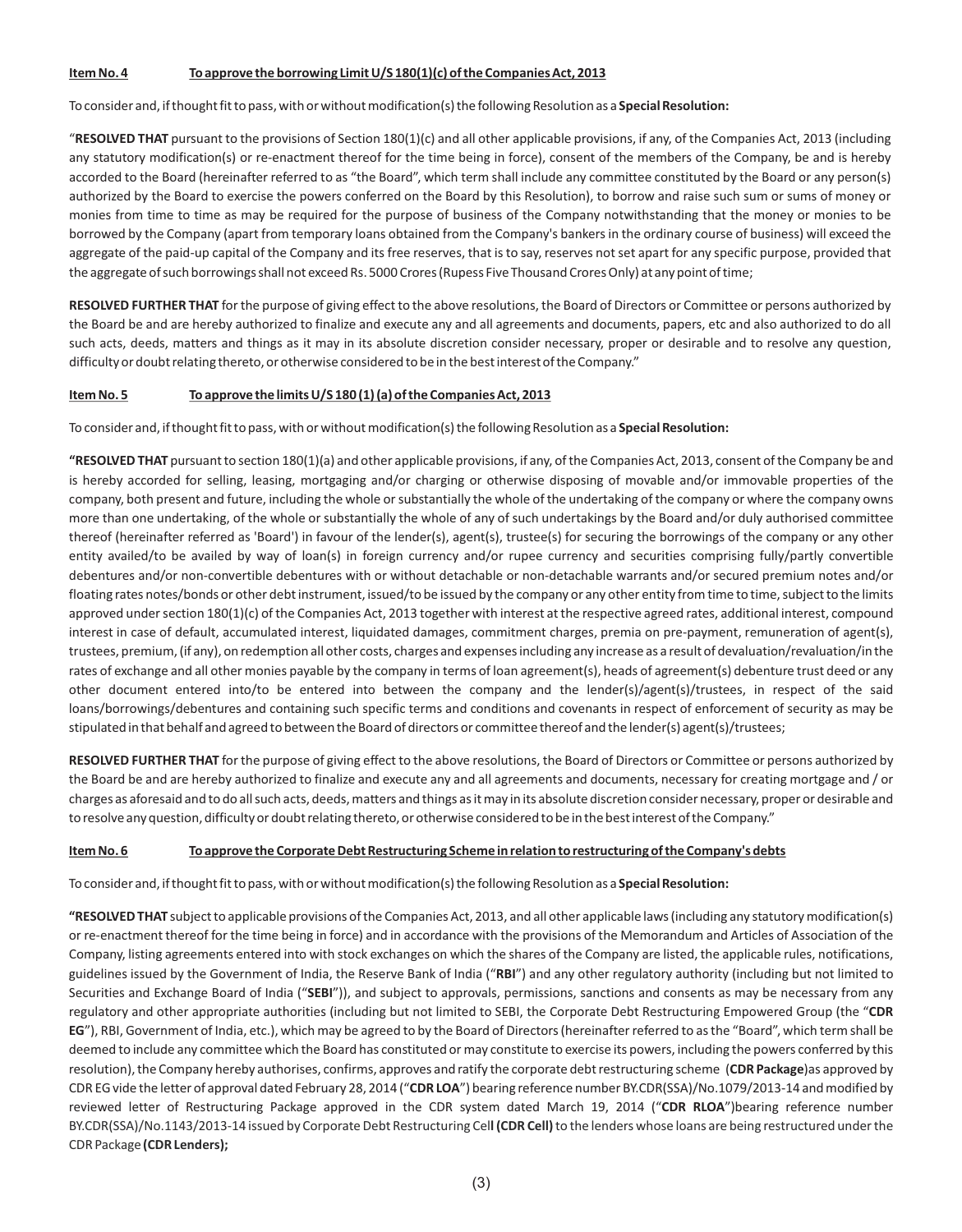**RESOLVED FURTHER THAT** the Board and / or any person authorised by the Board in respect thereof from time to time, be and is hereby authorised on behalf of the Company to (i) discuss, negotiate, amend, if required, the terms of the CDR LOA and CDR RLOA in the manner as may be approved by and between the Company and the CDR Lenders, (ii) negotiate, finalize and execute all documents required to be executed pursuant to CDR LOA, CDR RLOA and Master Restructuring Agreement (MRA) dated 25<sup>th</sup> March 2014 executed between the Company and the CDR Lenders(iii) amend the MRA and other documents if required in future, executed in the matter, (iv)implement the CDR LOA, CDR RLOA and the MRA, on the basis of the terms set out in the CDR LOA, CDR RLOA and the MRA, as may be agreed between the respective parties, and; (v) execute the necessary documents for the same including, inter-alia, issuance of equity shares or any other securities to persons in terms of the CDR LOA, CDR RLOA and the MRA."

#### **Item No. 7 To approve the Educomp Employee Stock Option Scheme 2014**

To consider and, if thought fit to pass, with or without modification(s) the following Resolution as a **Special Resolution:**

**"RESOLVED THAT** pursuant to provisions of the Section 62 and applicable rules of the Companies Act, 2013 and other applicable provisions of the Companies Act, 2013, Memorandum and Articles of Association of the Company, the Listing Agreement entered into by the Company with Stock Exchanges where the shares of the Company are listed and the Securities and Exchange Board of India (Employees Stock Option Scheme and Employees Stock Purchase Scheme) Guidelines,1999, as amended from time to time, the Reserve Bank of India or any relevant authority, from time to time, to the extent applicable and subject to such approvals, consents, permissions and sanctions as may be necessary and subject to such conditions and modifications as may be prescribed by them while granting such permissions, consents, authority, if any, approval of the members of the Company be and is hereby accorded to the Board of Directors (hereinafter referred to as "the Board" which term shall be deemed to include any committee including Nomination and Remuneration committee of the Board) to frame the proposed Employees Stock Option Scheme 2014 and to create, issue, offer and allot in one or more tranches under the said proposed Employees Stock Option Scheme 2014 at any time to the present and/or future permanent employees of the Company except the Promoter or any other person belonging to the Promoters Group and Independent Directors such number of Equity Shares and/or equity linked instruments or Securities which could give rise to the issue of Equity Shares (hereinafter collectively referred to as "Securities") of the Company initially not exceeding 50,00,000 (Fifty Lacs only) options convertible into 50,00,000 equity shares of face value of Rs. 2/- each fully paid up (or such other adjusted figure for any bonus, stock splits or consolidations or other reorganization of the capital structure of the Company as may be applicable for time to time) at such price and on such terms and conditions as may be fixed or determined by the Board in accordance with the Guidelines or other applicable provisions of any law as may be prevailing at the relevant date;

**RESOLVED FURTHER THAT** the limits for the maximum number of stock options that can be granted to non-executive directors, in any financial year shall be 5,00,000 (Five Lakh) stock options per Director;

**RESOLVED FURTHER THAT** the Board be and is hereby authorized to formulate, evolve, decide upon and bring into effect any scheme (hereinafter referred to as "the ESOP Scheme-2014") on such terms and conditions as contained in the relevant Explanatory Statement to this notice and to make any modification(s), change(s), variation(s), alteration(s) or revision(s) in the terms and conditions of the scheme from time to time including but not limited to amendments with respect to vesting period, exercise price, eligibility criteria, vesting schedule or to suspend, withdraw or revive the ESOP Scheme-2014;

**RESOLVED FURTHER THAT** the new Equity Shares to be issued and allotted as stated aforesaid shall rank pari- passu with all the then existing equity shareholders of the Company for all purposes.

**RESOLVED FURTHER THAT** as required, the Company shall conform with the accounting policies as contained in the ESOS & ESPS Guidelines in force from time to time;

**RESOLVED FURTHER THAT** the Board be and is hereby authorized to take necessary steps for listing of the securities allotted under the ESOP Scheme-2014 in the Stock Exchanges where the securities of the Company are listed as per provisions of the Listing Agreement with the Concerned Stock Exchanges and other applicable guidelines, rules and regulations;

**RESOLVED FURTHER THAT** for the purpose of giving effect to any creation, offer, issue, allotment or listing of securities, the Board be and is hereby authorized on behalf of the Company to evolve, decide upon and bring into effect the Scheme and make any modifications, changes, variations, alterations or revisions in the said Scheme from time to time or to suspend, withdraw or revise the Scheme from time to time as may be specified by any statutory authority and to do all such acts, deeds, matter and things as it may in its absolute discretion deem fit or necessary or desirable for such purpose and with power on behalf of the Company to settle any questions, difficulties, or doubts that may arise in this regard without requiring the Board to secure any further consent or approval of the Members."

# **Item No. 8 To approve the Educomp Employee Stock Option Scheme 2014 for subsidiaries**

To consider and, if thought fit to pass, with or without modification(s) the following Resolution as a **Special Resolution:**

"**RESOLVED THAT** the benefits of the Employee Stock Option Scheme 2014 proposed under Resolution No. 7 of this Notice and as approved by the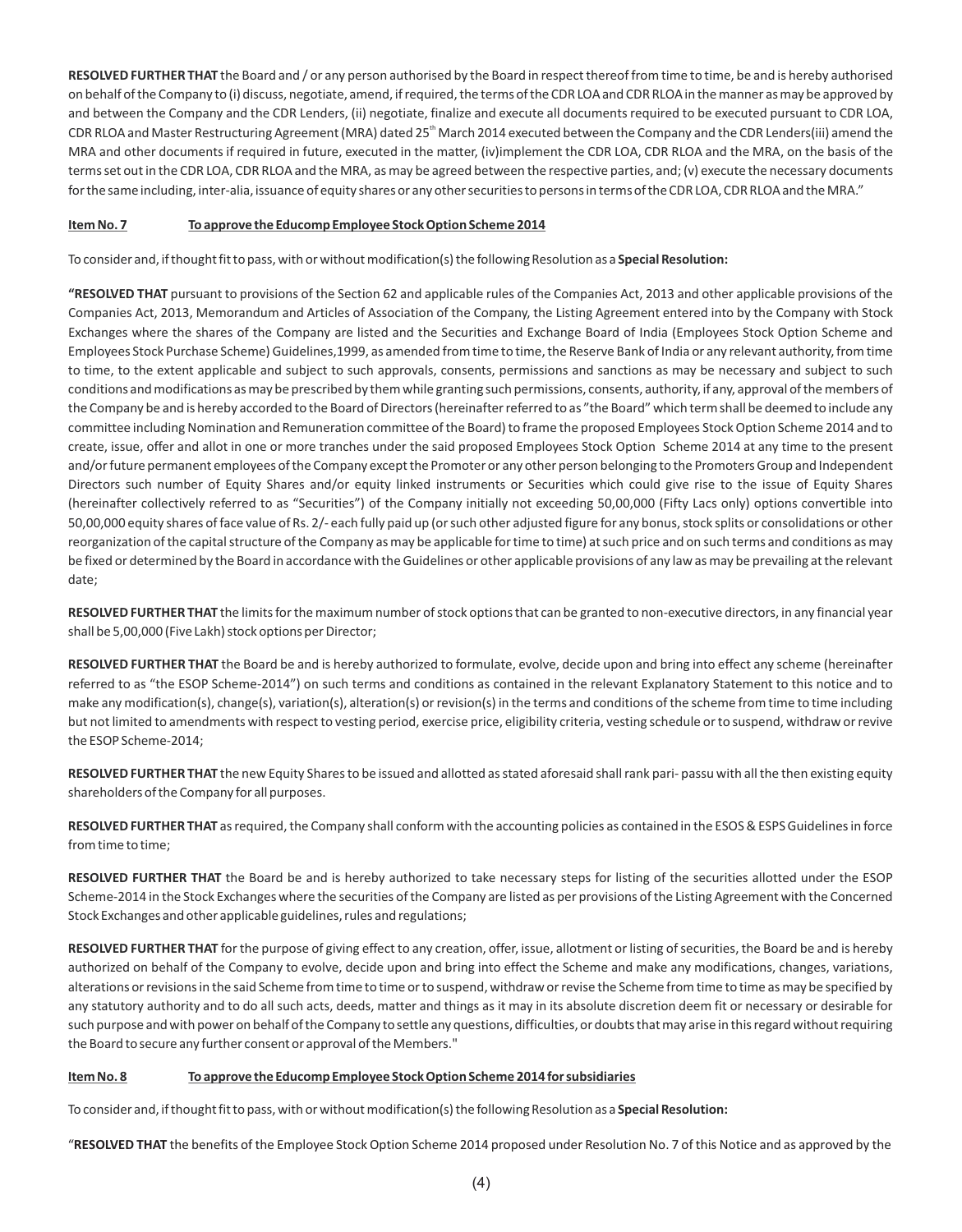Members, be extended to such present and future permanent employees including Managing Director/Whole-Time Directors of such subsidiary Companies of the Company, as may be decided by the Board of Directors of the Company (hereinafter referred to as "the Board" which terms shall be deemed to include any committee including Nomination and Remuneration committee of the Board);

**RESOLVED FURTHER THAT** Board of Directors be and are hereby severally authorized on behalf of the Company to sign such documents, agreements, undertakings as may be necessary to give effect this resolution."

#### **Item No. 9 To approve the conversion of the loan into equity share capital of the company**

To consider and, if thought fit to pass, with or without modification(s) the following Resolution as a **Special Resolution:**

"**RESOLVED THAT** pursuant to the provisions of Section 62 and all other applicable provisions, if any, of the Companies Act, 2013 and the Rules made thereunder (including any statutory modification or re-enactments thereof), the regulations/guidelines, if any, issued/prescribed by the Government of India, Securities Exchange Board of India (SEBI) and Reserve Bank of India (RBI), and in accordance with the relevant provisions of Memorandum and Articles of Association of the Company, the listing agreements entered into by the Company with the respective stock exchanges where the equity shares of the Company are listed, and all other concerned and relevant authorities from time to time, to the extent applicable and subject to such approvals of relevant statutory/governmental authorities as may be required, the consent, authority and approval of the Company be and is hereby accorded for the allotment of such number of equity shares of the face value of Rs. 2/- each (Rupees Two Only) to the Corporate Debt Restructuring Lenders and the Corporate Lenders (collectively referred to as the "**CDR Lenders"**) upon the exercise of the right of the CDR Lenders/ Monitoring Institution to convert certain outstanding credit facilities granted by the CDR Lenders which shall not exceed the amount of principal and interest outstanding as on the date of conversion, in accordance with the terms of the Scheme of Corporate Debt Restructuring approved by the Corporate Debt Restructuring Empowered Group (CDR-EG), at its meeting held on February 17, 2014, and communicated to the Company by the Corporate Debt Restructuring Cell vide Letter of Approval dated February 28, 2014 bearing reference number BY.CDR(SSA)/No.1079/2013-14 and amendment letter dated March 19, 2014 bearing reference number BY.CDR(SSA)/No.1143/2013-14, (collectively referred to as the **"CDR LOA"**) at price as per the Security Exchange Board of India (**"SEBI"**) rules and regulations and the applicable provisions of the Companies Act, 2013 as amended from time to time and the Master Restructuring Agreement dated 25<sup>th</sup> March 2014, as amended from time to time, entered inter-alia between the Company and the CDR Lenders, on the exercise by the CDR Lenders of the Option to convert the whole or part of their loans;

The conversion by the CDR Lenders shall be in accordance with the following conditions:

- (i) On receipt of the Notice of Conversion, the Company shall allot and issue the requisite number of fully paid-up equity shares to the CDR lenders and such CDR Lenders shall accept the same in satisfaction of the loans of the CDR Lenders so converted, as envisaged under the CDR  $I \cap A$
- (ii) The part of the said loans so converted shall cease to carry interest as from the date of conversion and the said loans shall stand correspondingly reduced. Upon such conversion, the repayment installments payable after the date of conversion as per the CDR LOA shall stand reduced proportionately by the amounts of the said loan so converted;
- (iii) The equity shares so allotted and issued to the CDR Lender(s) shall rank pari passu with the existing Equity Shares of the Company in all respects, inter-alia, the dividends and other distributions declared or to be declared in respect of the equity capital of the Company;
- (iv) In the event that the CDR Lenders or any of the CDR Lender exercise the conversion right as aforesaid, the Company shall, at its cost, apply to the stock exchanges where the shares of the company are listed for the listing of the equity shares issued to the CDR lenders as a result of the conversion and get the same listed immediately; and
- (v) In the event, the CDR Lenders or any of the CDR Lender exercise its right to sell such shares issued in terms of the conversion their loan into equity share of the company, the CDR Lenders shall offer the right of first refusal (ROFR), to buy such shares, to the Promoter.

**RESOLVED FURTHER THAT** Director(s) of the Company and/or any person authorized by the board be and are hereby severally authorized to sign, execute, exchange necessary application, documents, papers etc and to do any other acts, things and deeds as may be required for the said purpose."

#### **Item No. 10 To approve the transaction/agreement to be entered between the Company and M/s Educomp Learning Private Limited, subsidiary of the company for the purchase of educational content from M/s Educomp Learning Private Limited**

To consider and, if thought fit to pass, with or without modification(s) the following Resolution as a **Special Resolution:**

"**RESOLVED THAT** pursuant to the provision of Section 188 and any other applicable provisions of the Companies Act, 2013, and Rules made thereunder (including any statutory modifications or re-enactments thereof for the time being in force), and subject to such approval(s), consent(s), permission(s) and sanction(s) as may be necessary, the Consent of the Company be and is hereby accorded to enter into transaction/contract/agreement, with Educomp Learning Private Limited, subsidiary of the company, for the purchase of educational content on the following term(s) & condition(s):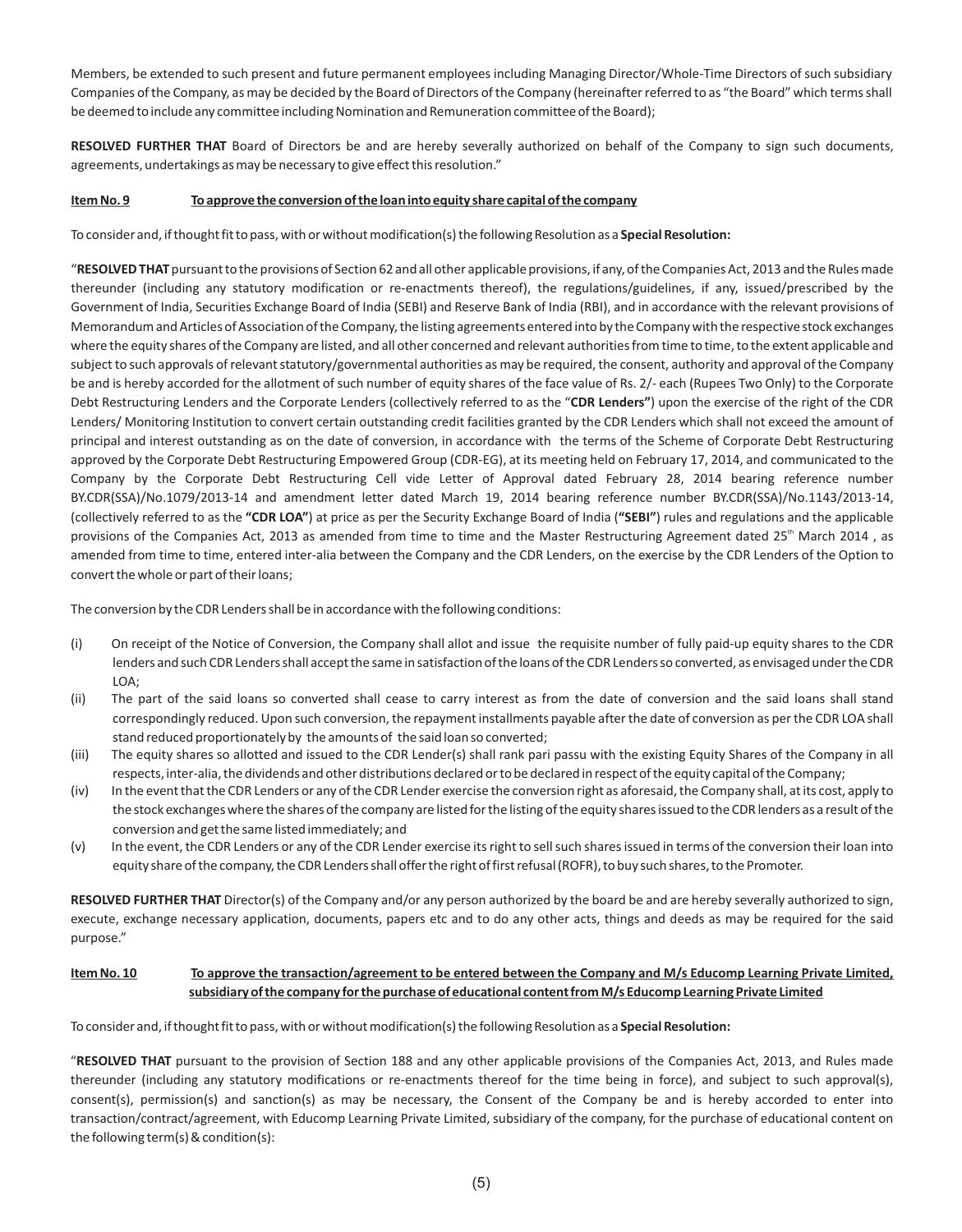| S.no. | <b>Contractee Party</b> | <b>Nature of Transactions</b> | <b>Contract Period</b> | <b>Contract value proposed</b><br>(Amount in Rupees) |
|-------|-------------------------|-------------------------------|------------------------|------------------------------------------------------|
|       | <b>Educomp Learning</b> | Purchase of educational       | 01.04.2014-31.03.2015  | 3 Crores                                             |
|       | <b>Private Limited</b>  | content from M/s Educomp      | 01.04.2015-31.03.2016  | 3 Crores                                             |
|       |                         | Learning Private Limited      | 01.04.2016-31.03.2017  | 3 Crores                                             |
|       |                         |                               |                        |                                                      |

**RESOLVED FURTHER THAT** Board of Directors or any other person duly authorized by the board of directors be and are hereby severally authorized, to sign, execute, on behalf of the company, the aforesaid agreement and also authorized to do all acts, deeds and things that may be necessary, proper, expedient or incidental for the purpose of giving effect to this Resolution."

# **Item No. 11 To approve the transaction/agreement to be entered between the Company and M/s Educomp Learning Private Limited, subsidiary of the company to use the part of the property bearing 1211, Padma Tower-1, 5 Rajendra Place, New Delhi-110008**

To consider and, if thought fit to pass, with or without modification(s) the following Resolution as a **Special Resolution:**

"**RESOLVED THAT** pursuant to provisions of Section 188 and any other applicable provisions of the Companies Act, 2013, and Rules made thereunder (including any statutory modifications or re-enactments thereof for the time being in force), and subject to such approval(s), consent(s), permission(s) and sanction(s) as may be necessary, the Consent of the Company be and is hereby accorded to enter into leave and license agreement, with Educomp Learning Private Limited, subsidiary of the company, to allow to use the part of the leased property bearing 1211, Padma Tower-1, 5 Rajendra Place, New Delhi-110008 on the following term(s) & condition(s):

| S.no. | <b>Period of Contract/agreement</b><br>Contract value proposed                                                            |                                                                 |  |
|-------|---------------------------------------------------------------------------------------------------------------------------|-----------------------------------------------------------------|--|
|       | (Amount in Rupees)                                                                                                        |                                                                 |  |
|       | For a period of 11 month w.e.f. $01^{st}$ September 2014,                                                                 | The license fee shall be Rs. 10000/- per month (plus applicable |  |
|       | which shall be further renewed, at the option of the<br>taxes, if any) during the currency of the agreement, including on |                                                                 |  |
|       | Licensee, for four more terms of 11 months each                                                                           | the renewal of the agreement.                                   |  |

**RESOLVED FURTHER THAT** Board of Directors or any other person duly authorized by the board of directors be and are hereby severally authorized, to sign, execute, on behalf of the company, the aforesaid agreement and also authorized to do all acts, deeds and things that may be necessary, proper, expedient or incidental for the purpose of giving effect to this Resolution."

# Item No. 12 To approve the agreement to be entered between the Company and Mr. Shantanu Prakash, related party to use the part of **the property bearing Flat no. 35/1, H-Block, DLF Phase-1, Gurgaon**

To consider and, if thought fit to pass, with or without modification(s) the following Resolution as a **Special Resolution:**

"**RESOLVED THAT** pursuant to Section 188 and any other applicable provisions of the Companies Act, 2013, and Rules made thereunder (including any statutory modifications or re-enactments thereof for the time being in force), and subject to such approval(s), consent(s), permission(s) and sanction(s) as may be necessary, the Consent of the Company be and is hereby accorded to enter into Leave and License agreement, with Mr. Shantanu Prakash, related party, to use the part of the property bearing Flat no. 35/1, H-Block, DLF Phase-1, Gurgaon on the following term(s) & condition(s):

| S.no. | <b>Period of Contract/agreement</b>                                                                                                                                           | Contract value proposed<br>(Amount in Rupees)                                                                                                                                                                                                                                                                                                                                                                             |
|-------|-------------------------------------------------------------------------------------------------------------------------------------------------------------------------------|---------------------------------------------------------------------------------------------------------------------------------------------------------------------------------------------------------------------------------------------------------------------------------------------------------------------------------------------------------------------------------------------------------------------------|
|       | For a period of 11 month w.e.f. 01 $^{\text{st}}$ January 2015,<br>which shall be further renewed, at the option of<br>the Licensee, for four more terms of 11 months<br>each | The license fee shall be Rs. 69,000/- per month (plus applicable taxes,<br>(i)<br>if any) during the currency of the agreement, including on the<br>renewal of the agreement.<br>An amount of Rs. 1,38,000/- (Rupees One Lakh Thirty Eight Thousand<br>(ii)<br>Only) equivalent to Two (2) months rent as security deposit (interest<br>free) and the same is refundable only at the time of vacation of the<br>premises. |

**RESOLVED FURTHER THAT** Board of Directors or any other person duly authorized by the board of directors be and are hereby severally authorized, to sign, execute, on behalf of the company, the aforesaid agreement and also authorized to do all acts, deeds and things that may be necessary, proper, expedient or incidental for the purpose of giving effect to this Resolution."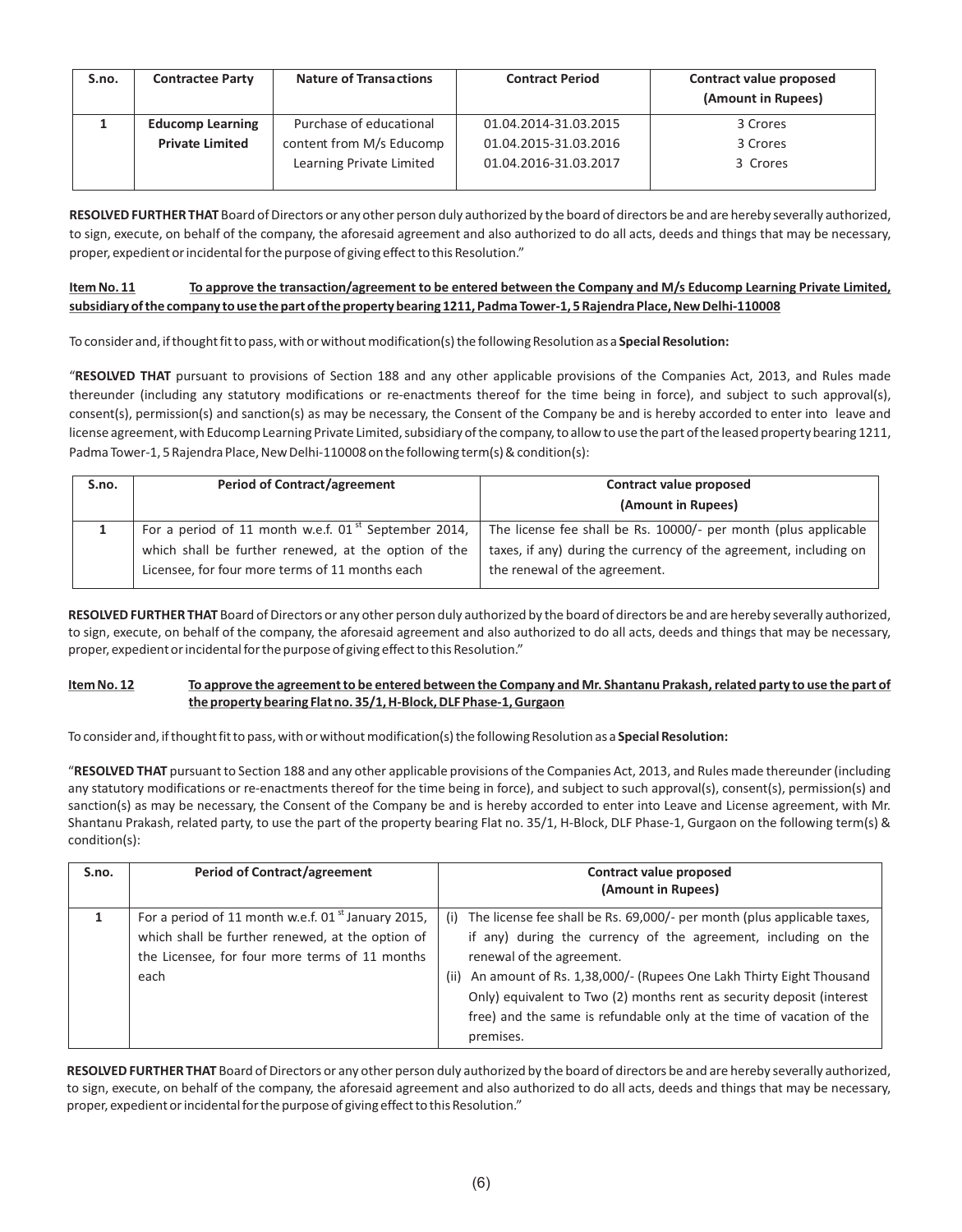# **Item No. 13 To approve and ratify the agreement entered between the Company and M/s Educomp Learning Private Limited, subsidiary of the company**

To consider and, if thought fit to pass, with or without modification(s) the following Resolution as a **Special Resolution:**

"**RESOLVED THAT** pursuant to the applicable provisions of the Companies Act, 1956 and also the applicable provisions of the Companies Act, 2013, and Rules made thereunder (including any statutory modifications or re-enactments thereof for the time being in force), the members of the Company do hereby confirm, ratify and approve the contract entered with Educomp Learning Private Limited, subsidiary of the company, for availing the services relating to educational content during the period starting from 30.07.2013 to 29.07.2014 for the value not exceeding Rs. 5 Crores (Rupees Five Crores only) in accordance with the approval granted under Section 297 of the Companies Act 1956 by the Ministry of Corporate Affairs vide letter No. 4/398/T-1/2013/D/7405 dated 28<sup>th</sup> October, 2013.

**RESOLVED FURTHER THAT** the board of Director(s) of the company, be and are hereby severally authorized to do all acts, deeds and things that may be necessary, proper, expedient or incidental for the purpose of giving effect to this Resolution."

#### Item No. 14 To approve and ratify the agreement entered between the Company and M/s Learning Links Foundation, related party

To consider and, if thought fit to pass, with or without modification(s) the following Resolution as a **Special Resolution:**

"**RESOLVED THAT** pursuant to the applicable provisions of the Companies Act, 1956 and also the applicable provisions of the Companies Act, 2013, and Rules made thereunder (including any statutory modifications or re-enactments thereof for the time being in force), the members of the Company do hereby confirm, ratify and approve the contract entered with Learning Links Foundation, for providing training to teachers/students in various state government schools during the period starting from 30.07.2013 to 29.07.2014 for the value not exceeding Rs. 6 Crores (Rupees Six Crores only) in accordance with the approval granted under Section 297 of the Companies Act 1956 by the Ministry of Corporate Affairs vide letter No. 4/397/T-1/2013/D/7404 dated 28" October, 2013.

**RESOLVED FURTHER THAT** the board of director(s) of the company, be and are hereby severally authorized to do all acts, deeds and things that may be necessary, proper, expedient or incidental for the purpose of giving effect to this Resolution."

#### **Item No. 15 To approve the Leave and License agreement to be entered between the Company and M/s Educomp Leaning Private Limited, subsidiary of the company for the property Plot no 85, NSEZ, Noida**

To consider and, if thought fit to pass, with or without modification(s) the following Resolution as a **Special Resolution:**

"**RESOLVED THAT** pursuant to Section 188 and any other applicable provisions of the Companies Act, 2013, and Rules made thereunder (including any statutory modifications or re-enactments thereof for the time being in force), and subject to such approval(s), consent(s), permission(s) and sanction(s) as may be necessary, the Consent of the Company be and is hereby accorded to enter into Leave and License agreement, with Educomp Learning Private Limited, subsidiary of the company, to use the part of property No. 85, NSEZ, Noida on the following term(s) & condition(s):

| S.no. | <b>Period of Contract/agreement</b><br>Contract value proposed   |                                                                        |
|-------|------------------------------------------------------------------|------------------------------------------------------------------------|
|       |                                                                  | (Amount in Rupees)                                                     |
|       | For a period of 11 month w.e.f. 01 $^{\text{st}}$ December 2014, | The license fee shall be Rs. 13750/- per month (plus applicable taxes, |
|       | which shall be further renewed, at the option of the             | if any) during the currency of the agreement, including on the         |
|       | Licensee, for four more terms of 11 months each                  | renewal of the agreement.                                              |

**RESOLVED FURTHER THAT** Board of Directors or any other person duly authorized by the board of directors be and are hereby severally authorized, to sign, execute, on behalf of the company, the aforesaid agreement and also authorized to do all acts, deeds and things that may be necessary, proper, expedient or incidental for the purpose of giving effect to this Resolution."

#### **Item No. 16 To approve the Leave and License agreement to be entered between the Company and M/s Educomp Leaning Private Limited, subsidiary of the company, for the property Flat no 204, 2nd Floor, Samparpan Premises, Co-Operative Society Ltd, New Link Road, Chakala, Andheri East, Mumbai- 400099**

To consider and, if thought fit to pass, with or without modification(s) the following Resolution as a **Special Resolution:**

"**RESOLVED THAT** pursuant to Section 188 and any other applicable provisions of the Companies Act, 2013, and Rules made thereunder (including any statutory modifications or re-enactments thereof for the time being in force), and subject to such approval(s), consent(s), permission(s) and sanction(s) as may be necessary, the Consent of the Company be and is hereby accorded to enter into Leave and License agreement, with Educomp Learning Private Limited, subsidiary of the company, to use the part of property Flat no 204, 2nd Floor, Samparpan Premises, Co-Operative Society Ltd, New Link Road, Chakala, Andheri East, Mumbai-400099 on the following term(s) & condition(s):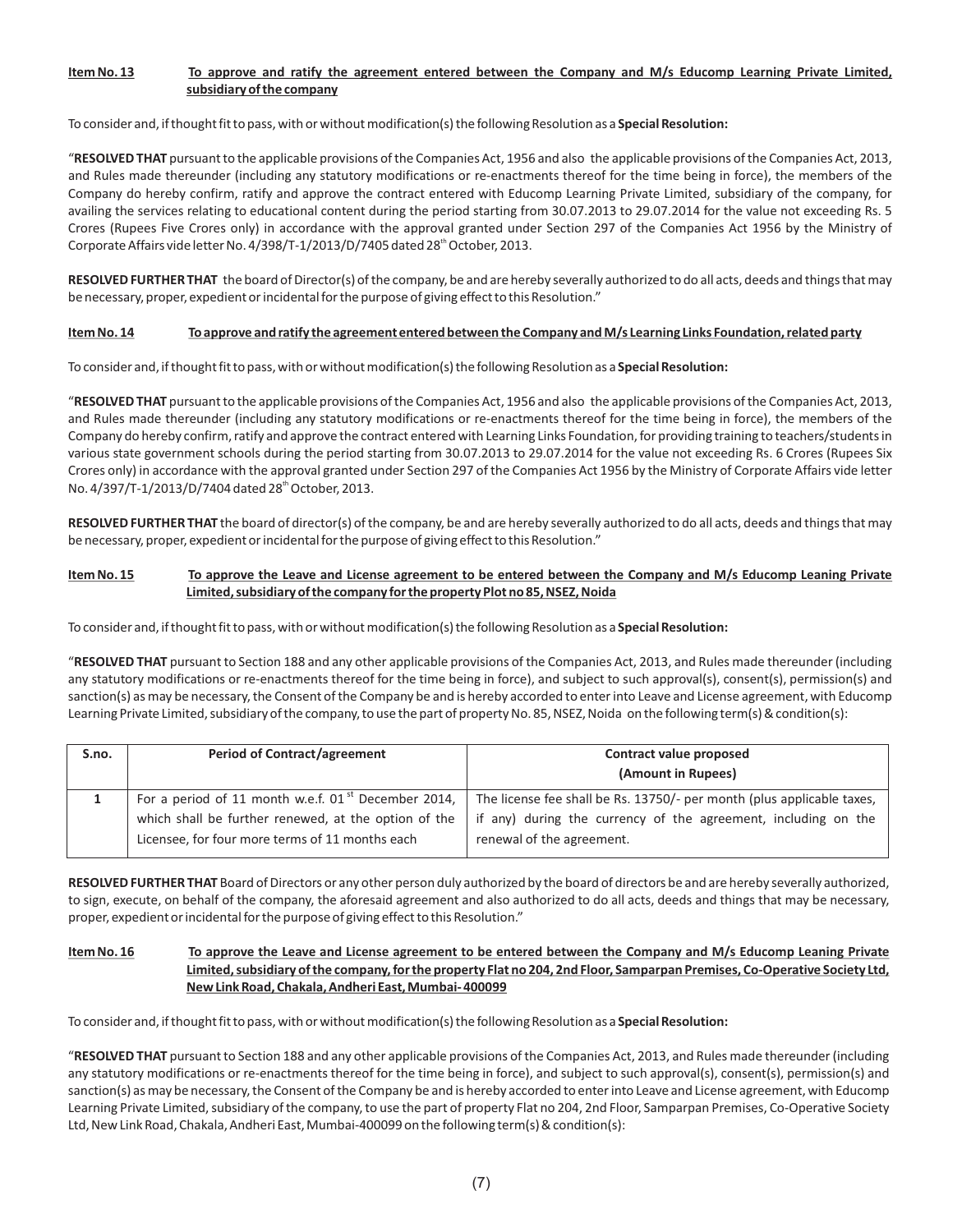| S.no. | <b>Period of Contract/agreement</b>                                                                                                                                         | Contract value proposed<br>(Amount in Rupees)                                                                                                                         |
|-------|-----------------------------------------------------------------------------------------------------------------------------------------------------------------------------|-----------------------------------------------------------------------------------------------------------------------------------------------------------------------|
|       | For a period of 11 month w.e.f. 01 <sup>st</sup> September 2014,<br>which shall be further renewed, at the option of the<br>Licensee, for four more terms of 11 months each | The license fee shall be Rs. 10000/- per month (plus applicable<br>taxes, if any) during the currency of the agreement, including on<br>the renewal of the agreement. |

**RESOLVED FURTHER THAT** Board of Directors or any other person duly authorized by the board of directors be and are hereby severally authorized, to sign, execute, on behalf of the company, the aforesaid agreement and also authorized to do all acts, deeds and things that may be necessary, proper, expedient or incidental for the purpose of giving effect to this Resolution."

# **Item No. 17 To approve the Leave and License agreement to be entered between the Company and M/s Edu Smart Services Private Limited, subsidiary of the company for the property Flat no 802, Padma Tower-1, 5 Rajendra Place, New Delhi-110008**

To consider and, if thought fit to pass, with or without modification(s) the following Resolution as a **Special Resolution:**

"**RESOLVED THAT** pursuant to Section 188 and any other applicable provisions of the Companies Act, 2013, and Rules made thereunder (including any statutory modifications or re-enactments thereof for the time being in force), and subject to such approval(s), consent(s), permission(s) and sanction(s) as may be necessary, the Consent of the Company be and is hereby accorded to enter into Leave and License agreement, with Edu Smart Services Private Limited, subsidiary of the company, to allow to use the part of leased property 802, Padma Tower-1, 5 Rajendra Place, New Delhi-110008 on the following term(s) & condition(s):

| S.no. | <b>Period of Contract/agreement</b>                                     | Contract value proposed                                              |  |
|-------|-------------------------------------------------------------------------|----------------------------------------------------------------------|--|
|       |                                                                         | (Amount in Rupees)                                                   |  |
|       | For a period of 11 month w.e.f. 01 <sup>st</sup> July 2014, which shall | The license fee shall be Rs. 15000/- (plus applicable taxes, if any) |  |
|       | be further renewed, at the option of the Licensee, for four             | per month during the currency of the agreement, including on         |  |
|       | more terms of 11 months each                                            | the renewal of the agreement.                                        |  |

**RESOLVED FURTHER THAT** Board of Directors or any other person duly authorized by the board of directors be and are hereby severally authorized, to sign, execute, on behalf of the company, the aforesaid agreement and also authorized to do all acts, deeds and things that may be necessary, proper, expedient or incidental for the purpose of giving effect to this Resolution."

# **Item No. 18 To approve the Leave and License agreement to be entered between the Company and M/s Edu Smart Services Private Limited, subsidiary of the company, for the property Khasra No. 819, 1st Floor, K-2 Block, Near Apra Service Station Mahipalpur, New Delhi**

To consider and, if thought fit to pass, with or without modification(s) the following Resolution as a **Special Resolution:**

"**RESOLVED THAT** pursuant to Section 188 and any other applicable provisions of the Companies Act, 2013, and Rules made thereunder (including any statutory modifications or re-enactments thereof for the time being in force), and subject to such approval(s), consent(s), permission(s) and sanction(s) as may be necessary, the Consent of the Company be and is hereby accorded to enter into Leave and License agreement, with Edu Smart Services Private Limited, subsidiary of the company, to allow to use the part of leased property Khasra No. 819, 1st Floor, K-2 Block, Near Apra Service Station Mahipalpur New Delhi on the following term(s) & condition(s):

| S.no. | <b>Period of Contract/agreement</b>                      | Contract value proposed                                                 |  |
|-------|----------------------------------------------------------|-------------------------------------------------------------------------|--|
|       | (Amount in Rupees)                                       |                                                                         |  |
|       | For a period of 11 month w.e.f. $01st$ July 2014, which  | The license fee shall be Rs. 5000/- (plus applicable taxes, if any) per |  |
|       | shall be further renewed, at the option of the Licensee, | month during the currency of the agreement, including on the            |  |
|       | for four more terms of 11 months each                    | renewal of the agreement.                                               |  |

**RESOLVED FURTHER THAT** Board of Directors or any other person duly authorized by the board of directors be and are hereby severally authorized, to sign, execute, on behalf of the company, the aforesaid agreement and also authorized to do all acts, deeds and things that may be necessary, proper, expedient or incidental for the purpose of giving effect to this Resolution."

# **Item No. 19 To approve the Leave and License agreement to be entered between the Company and M/s Edu Smart Services Private Limited, subsidiary of the company, for the property Flat no 204, 2nd Floor, Samparpan Premises, Co-Operative Society Ltd, New Link Road, Chakala, Andheri East, Mumbai- 400099**

To consider and, if thought fit to pass, with or without modification(s) the following Resolution as a **Special Resolution:**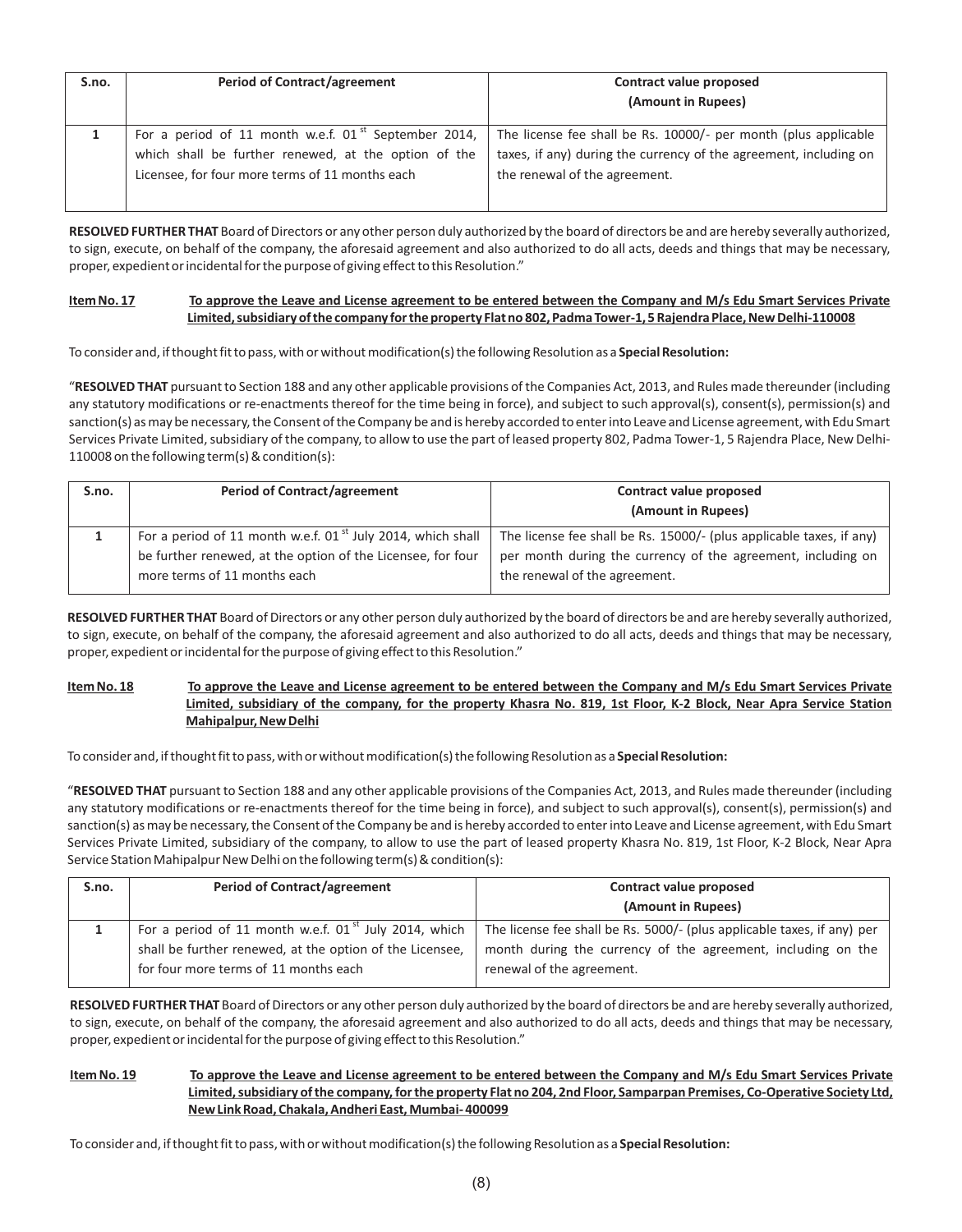"**RESOLVED THAT** pursuant to Section 188 and any other applicable provisions of the Companies Act, 2013, and Rules made thereunder (including any statutory modifications or re-enactments thereof for the time being in force), and subject to such approval(s), consent(s), permission(s) and sanction(s) as may be necessary, the Consent of the Company be and is hereby accorded to enter into Leave and License agreement, with Edu Smart Services Private Limited, subsidiary of the company, to allow to use the part of leased property Flat no 204,  $2<sup>nd</sup>$  Floor, Samparpan Premises, Co-Operative Society Ltd, New Link Road, Chakala, Andheri East, Mumbai-400099 on the following term(s) & condition(s):

| S.no. | <b>Period of Contract/agreement</b>                                                         | Contract value proposed<br>(Amount in Rupees)                        |  |
|-------|---------------------------------------------------------------------------------------------|----------------------------------------------------------------------|--|
|       | For a period of 11 month w.e.f. $01^{st}$ July 2014, which shall                            | The license fee shall be Rs. 10,000/- (plus applicable taxs, if any) |  |
|       | be further renewed, at the option of the Licensee, for four<br>more terms of 11 months each | per month during the currency of the agreement, including on         |  |
|       |                                                                                             | the renewal of the agreement.                                        |  |

**RESOLVED FURTHER THAT** Board of Directors or any other person duly authorized by the board of directors be and are hereby severally authorized, to sign, execute, on behalf of the company, the aforesaid agreement and also authorized to do all acts, deeds and things that may be necessary, proper, expedient or incidental for the purpose of giving effect to this Resolution."

> **By Order of the Board For Educomp Solutions Limited**

**Date: May 26, 2014 Place: Gurgaon**

**Sd/- Shantanu Prakash Managing Director Director Identification Number:- 00983057**

#### **Notes:**

- 1. An Explanatory Statement pursuant to Section 102 of the Companies Act, 2013 read with Section 110 of the Companies Act, 2013 in respect of proposed special business (es) along with the Postal Ballot form setting out material facts are appended herein below.
- 2. Only a member who is entitled to vote is entitled to exercise his/her vote through postal ballot. The Notice is being sent to all the Members, whose names would appear in the Register of Members/ list of Beneficial Owners, received from National Securities Depository Limited (NSDL) and Central Depository Services (India) Limited as on Friday, 20th June 2014.
- 3. The voting rights of Members shall be in proportion to their shares of the Paid up Equity Share Capital of the Company.
- 4. As per Rule(s) enumerated in Companies (Management and Administration) Rules 2014, details of dispatch of Notice and Postal Ballot Paper to the members will be published in one (1) English and one (1) Vernacular language newspaper circulating in the State in which the registered office of the company is situated.
- 5. Members(s) are requested to carefully read the instructions printed in the Postal Ballot Form and return the Form duly completed in the attached self-addressed, prepaid postage envelope, so as to reach the Scrutinizer on or before the close of Business hours on 7<sup>t</sup> August 2014. Forms received after this date will be strictly treated as if the reply from the concerned member has not been received.
- 6. The postage will be borne and paid by the Company, however envelopes containing Postal Ballots, if sent by courier or by Registered Post at the expense of the Members will also be accepted. It is, however, clarified that members desiring to exercise their vote from outside of India will have to arrange for postage from the country where the ballot papers are dispatched to the Scrutinizer.
- 7. The Company is pleased to offer e-voting facility as an alternate, for all its Members to enable them to cast their votes electronically instead of dispatching Postal Ballot Form. The member may opt for e-voting facility for giving their assent/dissent to the proposed resolution(s). In case a member desires to exercise his vote by using e-voting facility then he has to carefully follow the instructions as given for e-voting on the back side of the Postal Ballot Form. He can use the facility and log-in any number of times till he has voted on all the resolutions or till the end of the voting period (i.e. till the last date of receipt of Postal Ballots), whichever is earlier.

Members irrespective who have registered their e-mails for receipt of documents in electronic mode under the green initiative and wish to vote through Postal Ballot Form can seek duplicate Form from the Mr. Swapan Kumar Naskar, Address:- Link Intime India Private Limited, Register Transfer Agent (RTA), 44, Community Centre, Phase-I, Near PVR, Naraina Ind. Area, New Delhi-110028

Please note that any Postal Ballot Form received after the close of working Hours on 7<sup>th</sup> August 2014 will be treated as not having been received. The e-voting facility shall be disabled by NSDL accordingly.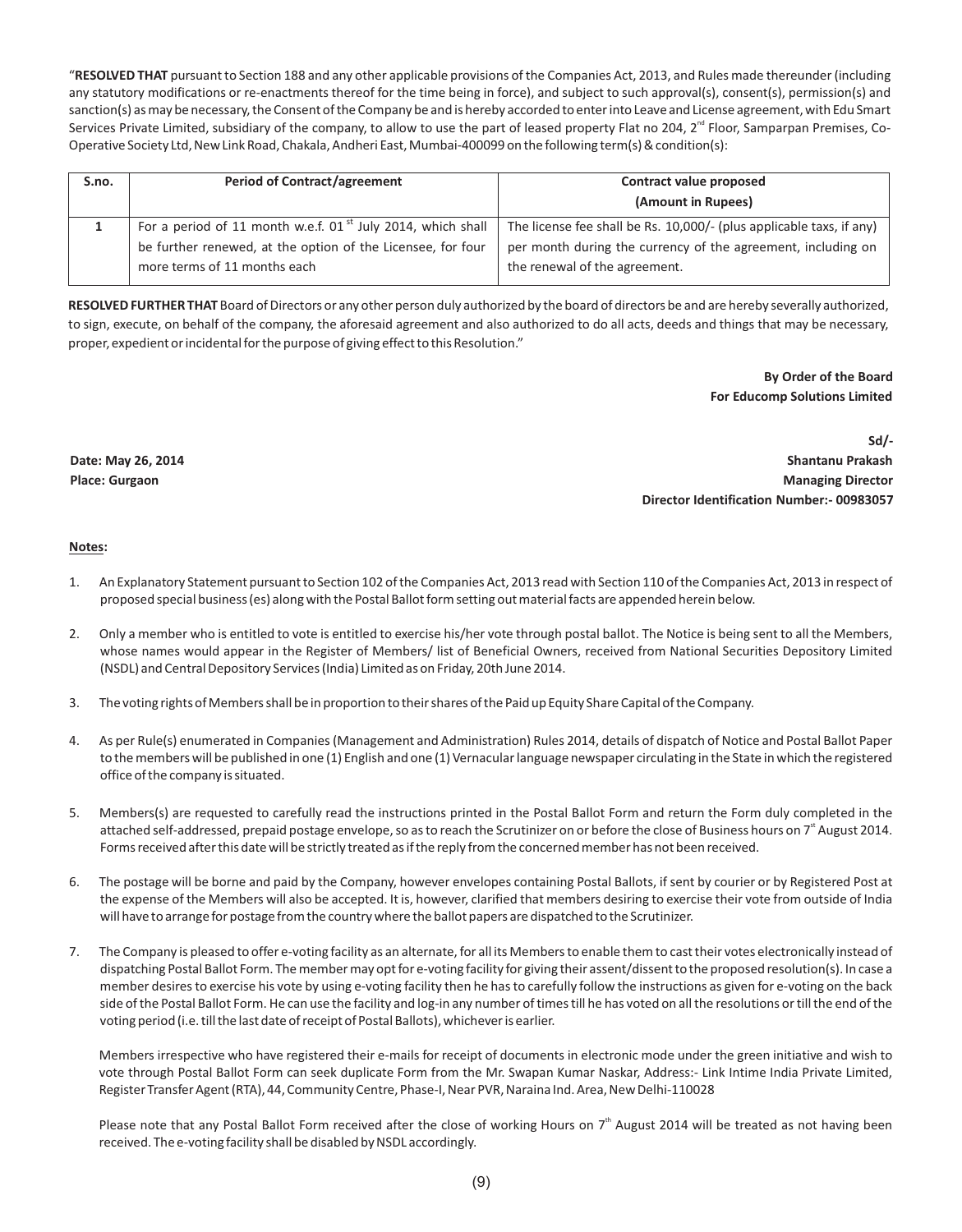- 8. The date of Declaration of Result of the Postal Ballot shall be deemed to be the date of the General Meeting and the date of passing of the proposed resolution(s).
- 9. The shareholders are requested to exercise their voting rights by using the attached postal ballot Form or through duplicate copy as provided by Registrar Transfer Agent (RTA).
- 10. The Company has appointed Mr. Abhishek Bansal, an advocate, to act as the Scrutinizer, for conducting the postal ballot process, in a fair and transparent manner.
- 11. All the material documents referred to in the Explanatory Statement , including but not limited to, such as resolutions of the Board of Directors and Nomination and Remuneration Committee, Memorandum and Articles of Association of the Company, will be made available for inspection, during business hours, of any working day, i.e. Monday to Friday, 10:00 A.M to 05:30 P.M, by the Members at the Registered Office of the Company from 9th July, 2014 to 7th August, 2014.
- 12. The Scrutinizer will submit his report to the Chairman after completion of the scrutiny and the results of the voting by Postal Ballot will be announced on Monday, 11th August 2014 at 4:30 P.M. at the registered office of the Company situated at 1211, Padma Tower 1, 5, Rajendra Place New Delhi-110008. The results of the postal ballot along with the scrutinizer's report will also be displayed on the Company's website www. educomp.com and shall be communicated to the stock exchanges where the Company's shares are listed.
- 13. Members are hereby informed that pursuant to second proviso of Section 188 (1) of the Companies Act, 2013, no member of the company shall vote on such Special Resolution to approve any contract or arrangement which may be entered into by the company, if such member is a related party.

#### **EXPLANATORY STATEMENT PURSUANT TO SECTION 102 OF THE COMPANIES ACT, 2013.**

#### **Item No. 1, 2 & 3**

The Company, on time to time basis, makes investment(s), in one or more tranches, and/or gives loans to various companies including its subsidiarie(s) as and when deem appropriate. The Company also provides corporate guarantees on behalf of the said companies to the banks/financial institutions for the financial assistance provided by them.

In terms of the provisions of the Section 372A of the Companies Act, 1956, the Shareholders of the company in their previous meeting(s) had accorded their consent to the Board of Directors for making a loan(s), or providing guarantee or making an investment by the Company from time to time into Educomp Infrastructure & School Management Limited; Edu Smart Services Private Limited and also to any other Body Corporate(s) (other than companies for which specific investment limit have been fixed and approved by the shareholders)

As per the provisions of Section 186 of the Companies Act, 2013, No company shall directly or indirectly (a) give any loan to any person or other body corporate; (b) give any guarantee or provide security in connection with a loan to any other body corporate or person; and (c) acquire by way of subscription, purchase or otherwise, the securities of any other body corporate, exceeding sixty per cent. of its paid-up share capital, free reserves and securities premium account or one hundred per cent. of its free reserves and securities premium account, whichever is more. Where such giving of any loan or guarantee or providing any security or the acquisition exceeds the limits specified, under Section 186 of the Companies Act, 2013 prior approval by means of a special resolution passed at a general meeting is necessary.

In terms of the provisions Section 186 of the Companies Act, 2013 read with read with Companies (Meeting of Board and its Powers) Rules, 2014 the Director(s) of your company recommend the resolution(s) as set out under Item Nos. 1, 2and 3 in this Notice for your approval by way of special resolution. Directors, Key Managerial Personnel and their relatives who are members of the Company, may be deemed to be concerned or interested in the Item No. 1, 2 and 3 of the accompanying notice to the extent of their respective shareholding in the Company to the same extent as that of every other member of the Company. In additionMr. Shantanu Prakash, Managing Director of the company and Mr. Shonu Chandra, director of the company and also Mr. Jagdish Prakash, father of Mr. Shantnau Prakash holds directorship in Educomp Infrastructure & School Management Limited. Further, Mr. Shantanu Prakash, member and Managing Director of the company also holds, through himself and along with his relative, more than 2% shares in Educomp Infrastructure & School Management Limited.

Your approval is sought by voting through Postal Ballot or through e-voting as the case may be, pursuant to the provision of Section 110 of the Companies Act, 2013 read with Companies (Management and Administration) Rules, 2014 for passing the Resolution under Item No. 1,2 and 3 as set in this Notice.

#### **Item No. 4 & 5**

The Company had earlier passed the Ordinary Resolutions under Section 293(1)(d) and 293(1)(a) of the Companies Act, 1956 for borrowing money in excess of the aggregate of paid-up share capital of the Company and its free reserves and for creation of mortgage, charge, hypothecation, lien and other encumbrances, if any, by the Company, as the Board may deem fit, on the assets of the Company, both present and future, for securing the sum or sums of moneys aggregating to Rs. 5000 crores (Rupees Five Thousand crores only). With the enactment of Companies Act, 2013 and rules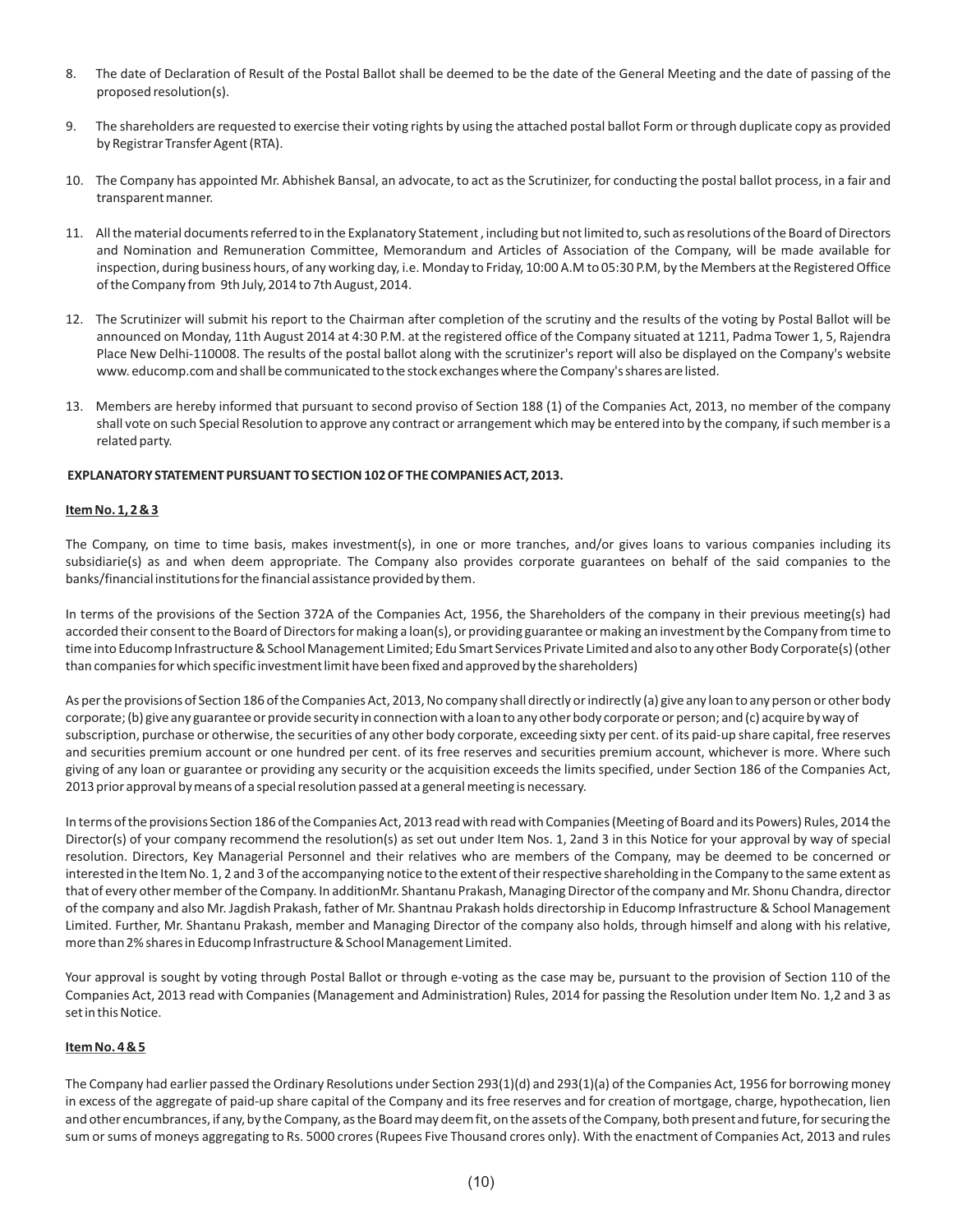framed thereunder and as per provisions of the Sections 180(1)(a) and 180(1)(c) of the Companies Act, 2013 (corresponding to Section 293(1)(a) and 293(1)(d) of the Companies Act, 1956) with respect to creation of mortgage, charge, hypothecation, lien and other encumbrances, if any, or disposal of assets of the Company in any manner by the Company and to borrow money in excess of the aggregate of the paid-up share capital of the Company and its free reserves respectively, approval of the shareholders need to be obtained by way of Special Resolution.

As per the General Circular No. 04/2014 dated 25<sup>th</sup> March 2014 the resolution passed under Section 293 of the Companies Act, 1956 shall be valid for one year from the date of notification of Section 180 of the Companies Act, 2013.Accordingly, the approval of the members by way of Special Resolutions is sought under Sections 180(1)(c) and 180(1)(a) of the Companies Act, 2013 to enable the Board of Directors to borrow moneys and for securing the sum or sums of moneys borrowed to the extent of Rs. 5000 crores (Rupees Five Thousand crores only).

Your Directors recommend the resolutions as set out under Item Nos. 4 and 5 in this Notice for your approval by way of special resolution. Directors, Key Managerial Personnel and their relatives who are members of the Company, may be deemed to be concerned or interested in the Item No. 4 and 5 of the accompanying notice to the extent of their respective shareholding in the Company to the same extent as that of every other member of the Company.

Your approval is sought by voting through Postal Ballot or through e-voting as the case may be, pursuant to the provision of Section 110 of the Companies Act, 2013 read with Companies (Management and Administration) Rules, 2014 for passing the Resolution(s) under Item No. 4 and 5 as set in this Notice.

# **Item No. 6**

The operations of the Company came under strain due to various external factors pertaining to the economy and industry, including adverse market conditions and liquidity constraints. As a result, the ability of the Company to meet its repayment obligations / liabilities under the various facilities availed by it were adversely affected and therefore the Company made a reference to corporate debt restructuring ("CDR") cell.

The Special Resolution as provided in Item No. 6 proposed to be passed by the members of Educomp Solutions Limited ("the Company") by way of a Special Resolution by postal ballot, is an authorization by the members of the Company, in terms of the applicable provision of Securities and Exchange Board of India to the scheme of corporate debt restructuring as set out in letter of approval dated February 28, 2014 ("CDR LOA"), and amended vide Review letter dated March 19, 2014 ("CDR RLOA"), issued by the Corporate Debt Restructuring Cell **(CDR Cell)** to the lenders whose loans are being restructured under the CDR Package **(CDR Lenders)** and the Master Restructuring Agreement, including amendment thereof, between the Company and the CDR Lenders (the "MRA")

Your Directors recommend the resolutions as set out under Item No. 6 in this Notice for your approval by way of special resolution. Directors, Key Managerial Personnel and their relatives who are members of the Company, may be deemed to be concerned or interested in the Item No. 6 of the accompanying notice to the extent of their respective shareholding in the Company to the same extent as that of every other member of the Company.

Your approval is sought by voting through Postal Ballot or through e-voting as the case may be, pursuant to the provision of Section 110 of the Companies Act, 2013 read with Companies (Management and Administration) Rules, 2014 for passing the Resolution under Item No. 6 as set in this Notice.

#### **Item No. 7 & 8:**

Employee Stock Options plans serve to align the interests of the employees with those of the shareholders by creating a common sense of purpose towards enhancing the shareholder value and also serve to attract and retain talent that is absolutely essential for the survival and growth of the Company in today's global competitive environment. Further, your Company's subsidiaries are of strategic importance in its growth plans. Stock options will support the objective of creating value for your Company in such subsidiaries.

Currently, the Company has six Stock Options Scheme namely ESOP Scheme 2006/2007/2008/2010/2011/2012. Since Stock options under the current schemes have almost exhausted, Board of Directors of your Company on 26th May 2014, recommended for the approval of the Members the formulation of a new Employee Stock Option Scheme under the nomenclature, 'Educomp Employee Stock Option Scheme 2014' (hereinafter referred to as "the ESOP Scheme-2014"), in accordance with the provisions of Securities and Exchange Board of India (Employees Stock Option Scheme and Employees Stock Purchase Scheme) Guidelines,1999, as amended from time to time, (hereinafter referred to as "Guidelines"), for the employees of the Company and its Directors, and also for the employees including Managing Director/ Whole-Time Director of subsidiary companies of the Company as may be determined by the Board of Directors (hereinafter referred to as" the Board" which terms shall be deemed to include any committee including Nomination and Remuneration Committee of the Board).

The main features and other details including the disclosures pursuant to the requirements of the Guidelines are as under:

#### **(i) Total number of Options to be granted**

The maximum number of options to be Granted and the resulting equity shares that may be issued pursuant to the exercise of option in the ESOP Scheme 2014 shall not exceed 50,00,000 (Fifty lacs) options/ shares (or such other adjusted figure for any bonus, stock splits or consolidations or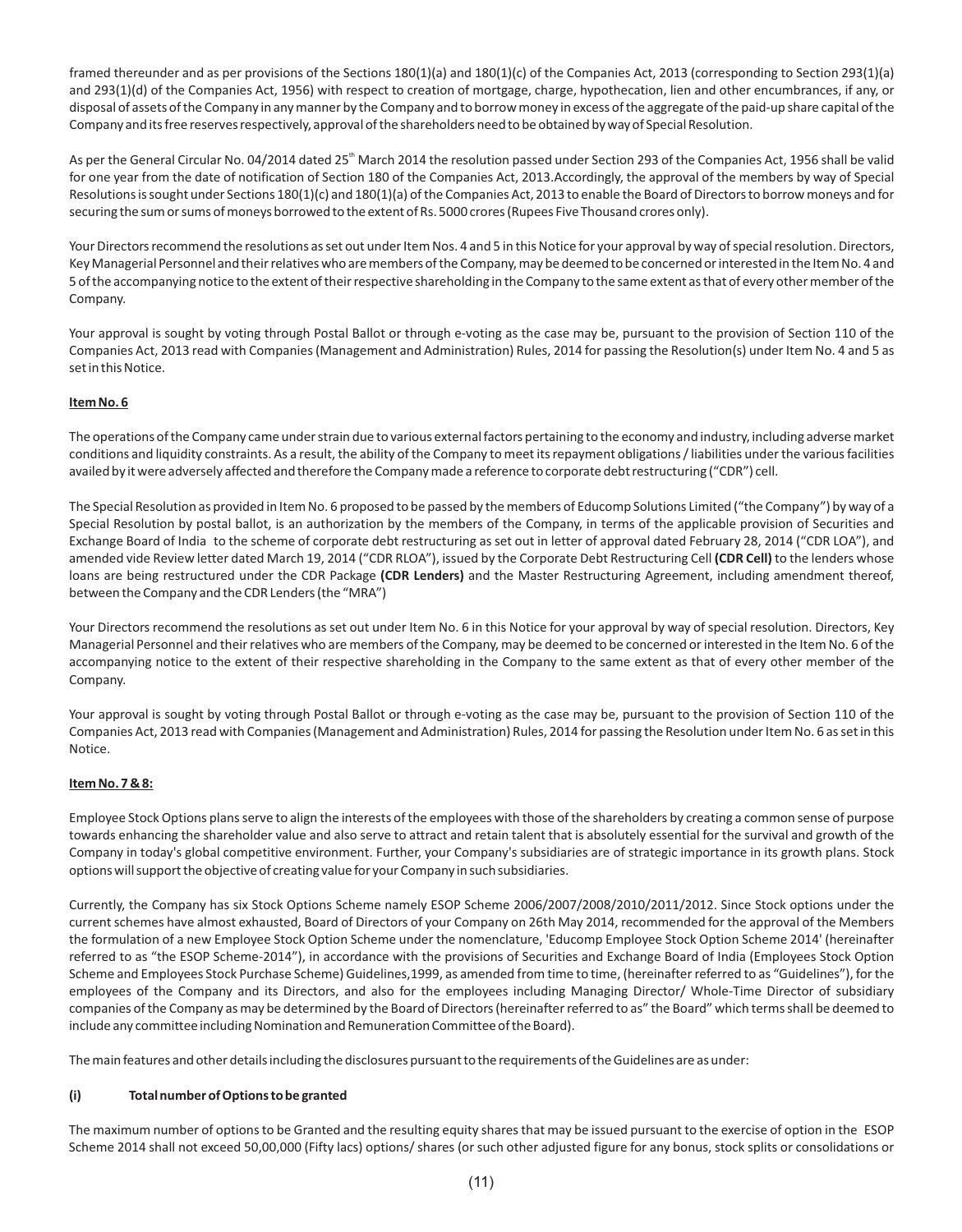other re-organization of the capital structure of the Company as may be applicable from time to time).

#### **(ii) Identification of the Class of Employees Entitledto the Scheme**

Employees entitled to participate in the ESOP are "Employees" including Directors (whether full time or not) as defined in the ESOP Guidelines (including any statutory modifications or re-enactment of the Act or the Guidelines, for the time being in force), of the Company and its subsidiaries, as may be decided by the Nomination and Remuneration Committee from time to time. Under the prevailing regulations, an Independent Director and /or an Employee who is a Promoter or belongs to the Promoter group will not be eligible to participate in the ESOP. Identification of Employees eligible to participate in the ESOP and grant of options to identified employees will be based on such parameters as may be decided by the Nomination and Remuneration Committee in its discretion from time to time.

# **(iii) Award of Options**

The Nomination and Remuneration Committee may, on such dates as it shall determine, grant to such eligible Employees/Directors (other than Independent Director and/or Promoter directors) as it may in its absolute discretion, options of the Company on the terms and conditions and the consideration as it may decide.

# **(iv) Requirements and Period of Vesting**

Except in case of demise or permanent incapacity, continuation of the Employee in the service of the Company or its subsidiaries, as the case may be, shall be a primary requirement of the vesting. The Nomination and Remuneration Committee shall formulate the other requirements of vesting, which may, inter alia, include efficiency or productivity criteria. The vesting period may vary from allottee to allottee based on various attending circumstances, and shall be at the exclusive discretion of the Nomination and Remuneration Committee, but shall never be less than the minimum vesting period stipulated, if any, under provisions of any attending statutory enactments.

The maximum vesting period of options shall be not more than ten years from the date of grant of options.

In the event of the death of an employee while in employment, all the options granted to him till such date shall vest in the legal heirs or nominees of the deceased employee, and in the event of permanent incapacity while in employment, all the options granted to him as on the date of permanent incapacitation shall vest in him on that date.

# **(v) Exercise Price**

The Options would be granted at the market price on the date of grant or such price as the Board of Directors/Nomination and Remuneration Committee may determine in accordance with the Regulations and guidelines prescribed by SEBI or other relevant authority from time to time.

#### **(vi) Exercise Period and the Process of Exercise**

The exercise period will commence from the date of first vesting and will be valid for a maximum period of twelve months after the last vesting.. The options shall be deemed to have been exercised when an Employee makes an application in writing to the Company for the issuance of Equity Shares against the options vested in him.

After the expiry of exercise period, the options granted under ESOP Scheme shall not be exercisable and shall lapse. However, the lapsed options shall be available for fresh issue.

#### **(vii) Appraisal Process for Determining the Eligibility of Employees**

The appraisal process for determining the Employees to whom the option shall be granted, shall be based upon the performance of the Employees as indicated by the annual performance appraisal, minimum period of service, the status of the Employees in the Company and the present and potential contribution of the Employee to the success of the Company, and other factors deemed relevant by the Nomination and Remuneration Committee.

In case of Directors, the eligibility would depend on the period for which the office of Director is held by him and such other factors as the Nomination and Remuneration Committee may think appropriate. The Nomination and Remuneration Committee at its discretion may extend the benefits of the Scheme to a new entrant also.

#### **(viii) MaximumNumber of Options to be issued Per Employee/Directors**

The maximum number of options granted to an employee/director shall not equal or exceed 1% of the issued capital of the Company at the time of grant of Option. However in case the number of options granted, during any one year, to any employee/ director exceeds 1% of the issued capital of the Company, then approval of shareholders by way of separate resolution in the general meeting shall be obtained by the Company. The Maximum number of stock options that can be granted to non-executive directors, in any financial year shall be 5,00,000 (Five Lakh) stock options per Director.

#### **(ix) Accounting Policies and Disclosures**

The Company will confirm the disclosures and the accounting policies prescribed by SEBI under SEBI (Employee Stock Option Scheme and Employee Stock Purchase Scheme) Guidelines, 1999 and other regulatory authorities from time to time.

# **(x) Method to be used to determine the Value of the Options**

The Company shall use the intrinsic value method to value its options. The difference between the employee compensation cost computed under intrinsic value method and the employee compensation cost that shall have been recognized if it had used the fair value of the options, shall be disclosed in the Directors' Report and the impact of this difference on profits and on EPS of the Company shall also be disclosed in the Directors' Report.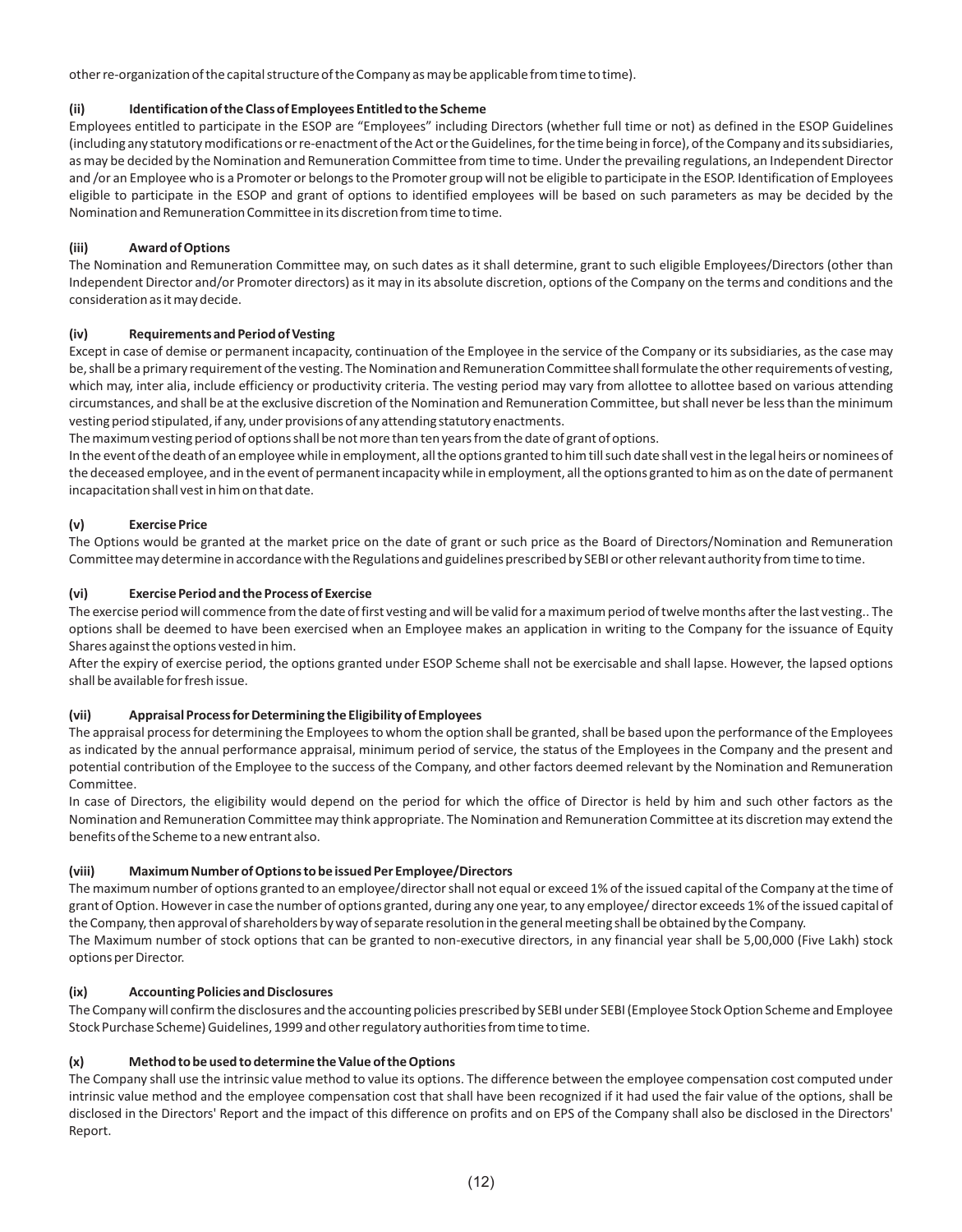The Company will confirm to the applicable accounting policies prescribed under the guidelines.

Clause 6 of the Securities and Exchange Board of India (Employees Stock Option Scheme and Employees Stock Purchase Scheme) Guidelines, 1999 requires that any ESOP scheme offering stock options to the employees must be approved by the shareholders by way of special resolution. Furthermore, as the scheme will entail further shares to be offered to the person other than existing shareholders of the Company, consent of the shareholders is required by the way of a special resolution pursuant to the provisions of the Section 62 of the Companies Act, 2013.

In terms of the guidelines, a separate resolution is required to be passed if the benefits under the scheme are also to be extended to the employees of subsidiary companies. A resolution is proposed accordingly under itemno. 8, to cover the Employees including Managing Director/ Whole-Time Director of subsidiary companies of the Company. The aggregate number of options to be offered to the employees of the subsidiaries under resolution no 8 will also be within the overall limit of 50,00,000 as stated above

Further Section 110 of the Companies Act, 2013 provides that if a resolution is assented to by a requisite majority of the shareholders by means of postal ballot, it shall be deemed to have been duly passed at a general meeting convened in that behalf.

Your Directors recommend the resolutions as set out under Item Nos. 7 and 8 in this Notice for your approval by way of special resolution. None of the Directors, manager, key managerial personnel of the Company, and any relatives of such director, manager, key managerial personnel are in anyway concerned or interested in the resolution except to the extent of Equity Shares held by them in the Company.

Your approval is sought by voting through Postal Ballot or through e-voting as the case may be, pursuant to the provision of Section 110 of the Companies Act, 2013 read with Companies (Management and Administration) Rules, 2014 for passing the Resolution(s) under Item No. 7 and 8 as set in this Notice.

#### **Item No. 9**

As per the Letter of Approval dated February 28, 2014 bearing reference number BY.CDR(SSA)/No.1079/2013-14 and amendment letter dated March 19, 2014 bearing reference number BY.CDR(SSA)/No.1143/2013-14 (collectively referred to as the **"CDR LOA"**) and Master Restructuring Agreement dated 25<sup>th</sup> March 2014, as amended from time to time, entered inter-alia between the Company and the CDR Lenders, the CDR Lenders shall have a right to convert entire/part of defaulted interest and entire/part of defaulted principal of their Loans into Equity Shares as per SEBI guidelines, in the event of default.

In terms of provisions of the Letter of Approval, in the event of default in payment of the principal or interest thereon under the Scheme of Corporate Debt Restructuring approved by the Corporate Debt Restructuring Empowered Group (CDR EG) vide Letter of Approval, the Company shall require to make an allotment of such number of Equity Shares of the face value of Rs. 2/- (Rupees Two only) each to the CDR Lenders, which shall not exceed the amount of principal and interest outstanding as on the date of default, at a price as per the SEBI Rules and Regulations/Companies Act, 2013, Master Restructuring Agreement and subject to and in accordance with the SEBI (Issue of Capital and Disclosure Requirement) Regulations, 2009, as amended from time to time

The conversion by the CDR Lenders shall be in accordance with the following conditions:

- (i) On receipt of the Notice of Conversion, the Company shall allot and issue the requisite number of fully paid-up equity shares to the CDR lenders and such CDR Lenders shall accept the same in satisfaction of the loans of the CDR Lenders so converted, as envisaged under the CDR LOA;
- (ii) The part of the said loans so converted shall cease to carry interest as from the date of conversion and the said loans shall stand correspondingly reduced. Upon such conversion, the repayment installments payable after the date of conversion as per the CDR LOA shall stand reduced proportionately by the amounts of the said loan so converted;
- (iii) The equity shares so allotted and issued to the CDR Lender(s) shall rank pari passu with the existing Equity Shares of the Company in all respects, inter-alia, the dividends and other distributions declared or to be declared in respect of the equity capital of the Company;
- (iv) In the event that the CDR Lenders or any of the CDR Lender exercise the conversion right as aforesaid, the Company shall, at its cost, apply to the stock exchanges where the shares of the company are listed for the listing of the equity shares issued to the CDR Lenders as a result of the conversion and get the same listed immediately; and
- (v) In the event, the CDR Lenders or any of the CDR Lender exercise its right to sell such shares issued in terms of the conversion their loan into equity share of the Company, the CDR Lenders shall offer the right of first refusal (ROFR), to buy such shares, to the Promoter.

In accordance with the provisions of the Companies Act, 2013, the company shall require to obtain the approval of shareholders by special resolution, for the conversion of the loan (including interest thereon) into equity shares of the company. In pursuance of the same, your Directors recommend the resolution at Item No. 9 of the Notice as Special Resolution.

None of the Directors, Key Managerial Personnel and their relatives are concerned or interested in the above resolution except to the extent of their respective shareholding in the Company to the same extent as that of every other member of the Company.

Your approval is sought by voting through Postal Ballot or through e-voting as the case may be, pursuant to the provision of Section 110 of the Companies Act, 2013 read with Companies (Management and Administration) Rules, 2014 for passing the Resolution(s) under Item No. 9 as set in this Notice.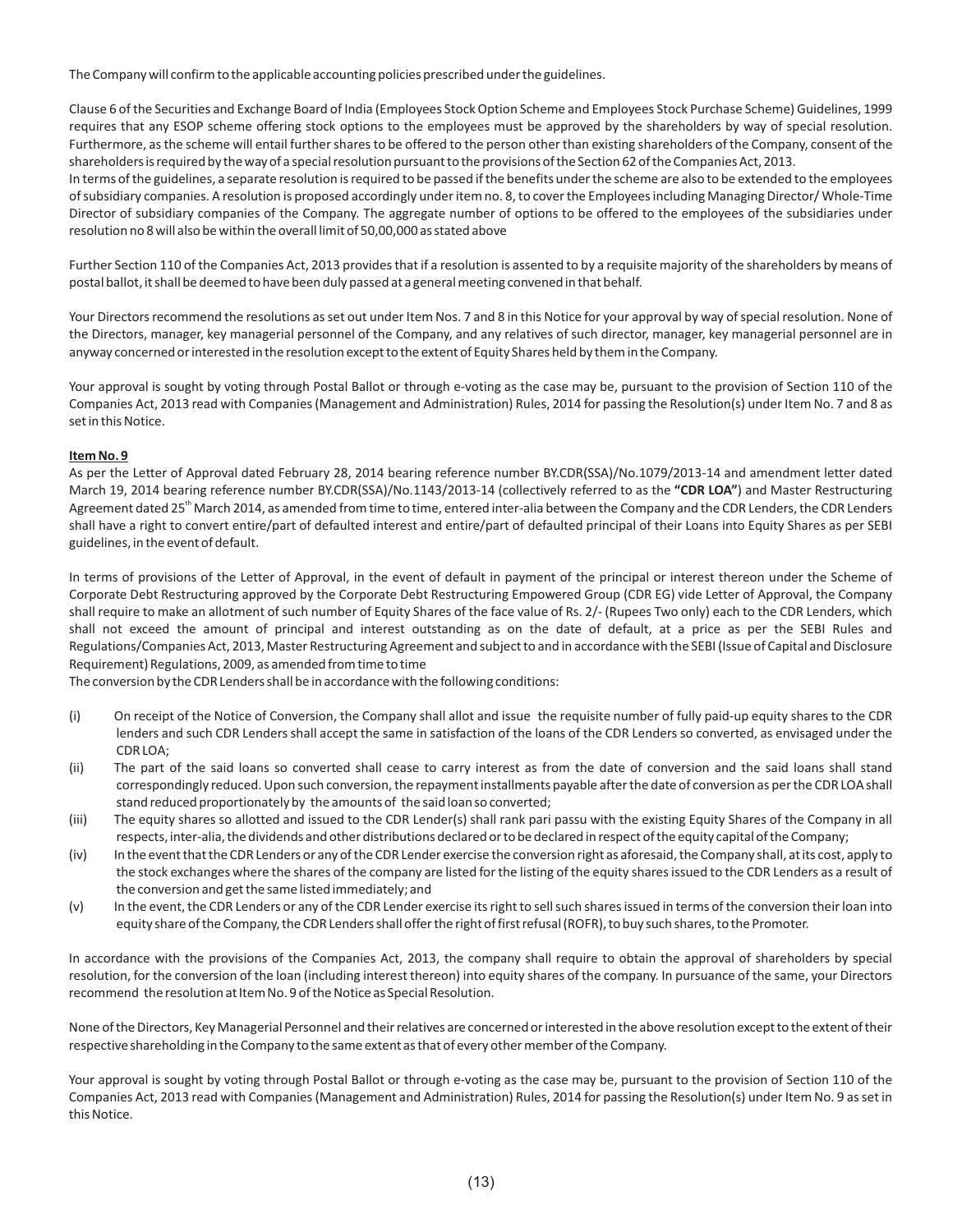# tem No. 10, 11, 12, 15, 16, 17, 18 and 19 **ItemNo. 10, 11, 12, 15, 16, 17, 18 and 19**

With the enactment of Companies Act, 2013 and rules framed thereunder and as per provisions of the Sections 188 of the Companies Act, 2013, approval of the shareholders is required to be With the enactment of Companies Act, 2013 and rulesframed thereunder and as per provisions ofthe Sections 188 ofthe Companies Act, 2013, approval ofthe shareholdersisrequired to be obtained by way of Special Resolution for certain related party transactions prescribed therein. obtained byway of SpecialResolution for certain related party transactions prescribed therein. In the light of the provisions of Section 188 of the Companies Act, 2013 read with Companies (Meeting of Board & its Powers) Rules, 2014, the Board of Directors have approved the following In the light ofthe provisions of Section 188 ofthe Companies Act, 2013 read with Companies(Meeting of Board&its Powers) Rules, 2014,the Board of Directors have approved the following transactions as set out in item 10, 11, 12, 15, 16, 17, 18 and 19 for the approval of the shareholders by special resolutions. transactions asset outin item10, 11, 12, 15, 16, 17, 18 and 19 forthe approval ofthe shareholders by specialresolutions.

Detailed information as required to be disclosed in terms of Section 188 of the Companies Act, 2013 read with Rule 15 of Companies (Meeting of Board & its Powers) Rules, 2014 are given Detailed information as required to be disclosed in terms of Section 188 of the Companies Act, 2013 read with Rule 15 of Companies (Meeting of Board & its Powers) Rules, 2014 are given below:

| å<br>ದ | required to be<br>Information<br><b>Disclosed</b> | (Item No.10)                           | (Item No.11)                                         | (Item No. 12)                                       | (Item No. 15)                    | (Item No.16)                          | (Item No.17)                     | (Item No.18)                        | (Item No.19)                     |
|--------|---------------------------------------------------|----------------------------------------|------------------------------------------------------|-----------------------------------------------------|----------------------------------|---------------------------------------|----------------------------------|-------------------------------------|----------------------------------|
| ন্ন    | The name of the<br>related                        | party:-<br>the<br>đ<br>related<br>Name | M/s<br>e related<br>Name of th                       | the<br>related party:- Mr.<br><sup>of</sup><br>Name | M/s<br>Name of the related       | M/s<br>Name of the related<br>party:- | related party and<br>Name of the | related party and<br>of the<br>Name | the<br>Name of                   |
|        | party;<br>name of the                             | Educomp<br>M/s                         | Learning<br>Educomp<br>party:-                       | Shantanu Prakash                                    | Educomp Learning<br>party:-      | Educomp Learning                      | $\overline{\sigma}$<br>nature    | $\overline{a}$<br>nature            | ъ<br>related party and<br>nature |
|        | director or Key                                   | Private<br>Learning                    | Private Limited                                      |                                                     | Private Limited                  | Private Limited                       | relationship:-                   | relationship:- M/s                  | relationship:-                   |
|        | Managerial                                        | Limited                                |                                                      | the<br>Name of                                      |                                  |                                       | M/s Edu Smart                    | Smart<br>Edu                        | M/s Edu Smart                    |
|        | Personnel who is                                  |                                        | the<br>ზ<br>Name                                     | Key<br>Director or                                  | the<br>Name of                   | the<br>Name of                        | Services Private                 | Private<br>Services                 | Services Private                 |
|        | đ<br>related, if any<br>and nature                | Key<br>the<br>director or<br>Name of   | Key<br>$\overline{\sigma}$<br>Managerial<br>Director | Personnel who is<br>Managerial                      | Key<br>Director or<br>Managerial | Key<br>Director or<br>Managerial      | subsidiary of the<br>Limited,    | Subsidiary of the<br>Limited,       | subsidiary of the<br>Limited,    |
|        | relationship                                      | Managerial                             | who is<br>Personnel                                  | and<br>related                                      | Personnel who is                 | Personnel who is                      | company                          | company                             | company                          |
|        |                                                   | Personnel who is                       | Nature<br>related and                                | $\overline{\sigma}$<br>Nature                       | related and Nature               | related and Nature                    |                                  |                                     |                                  |
|        |                                                   | and<br>related                         | of Relationship:-(i)                                 | Relationship:-(i)                                   | of Relationship:-(i)             | of Relationship:-(i)                  |                                  |                                     |                                  |
|        |                                                   | đ<br>Nature                            | of the<br>Subsidiary                                 | Mr. Shantanu                                        | Subsidiary of the                | Subsidiary of the                     |                                  |                                     |                                  |
|        |                                                   | Relationship:-(i)                      | Solutions<br>Educomp                                 | Prakash is the                                      | Educomp Solutions                | Educomp Solutions                     |                                  |                                     |                                  |
|        |                                                   | Ⴆ<br>Subsidiary                        | Limited                                              | Managing Director                                   | Limited                          | Limited                               |                                  |                                     |                                  |
|        |                                                   | Educomp                                | (ii) Mr. Shantanu                                    | of the company                                      | (ii) Mr. Shantanu                | (ii) Mr. Shantanu                     |                                  |                                     |                                  |
|        |                                                   | Solutions Limited                      | Prakash, Managing                                    | and also holding,                                   | Prakash, Managing                | Prakash, Managing                     |                                  |                                     |                                  |
|        |                                                   | (ii) Mr. Shantanu                      | of the<br>Director                                   | along with his                                      | Director of the                  | Director of the                       |                                  |                                     |                                  |
|        |                                                   | Prakash,                               | holding<br>company,                                  | relatives, more                                     | company, holding                 | company, holding                      |                                  |                                     |                                  |
|        |                                                   | Managing Director                      | 2%<br>more than                                      | than 2% shares in                                   | more than 2%                     | 2%<br>more than                       |                                  |                                     |                                  |
|        |                                                   | of the company,                        | shares directly and<br>also through his              | Educomp                                             | shares directly and              | shares directly and                   |                                  |                                     |                                  |
|        |                                                   | holding more than                      |                                                      | Solutions Limited.                                  | iq<br>also through               | also through his                      |                                  |                                     |                                  |
|        |                                                   | 2% shares directly                     | relatives who hold                                   |                                                     | relatives who hold               | relatives who hold                    |                                  |                                     |                                  |
|        |                                                   | and also through                       | and<br>shares                                        |                                                     | and<br>shares                    | and<br>shares                         |                                  |                                     |                                  |
|        |                                                   | his relatives who                      | $\cong$<br>directorship                              |                                                     | $\cong$<br>directorship          | ≘.<br>directorship                    |                                  |                                     |                                  |
|        |                                                   | and<br>hold shares                     | Learning<br>Educomp                                  |                                                     | Educomp Learning                 | Educomp Learning                      |                                  |                                     |                                  |
|        |                                                   | $\cong$<br>directorship                | Private Limited                                      |                                                     | Private Limited                  | Private Limited                       |                                  |                                     |                                  |
|        |                                                   | Educomp Learning                       |                                                      |                                                     |                                  |                                       |                                  |                                     |                                  |
|        |                                                   | Private Limited                        |                                                      |                                                     |                                  |                                       |                                  |                                     |                                  |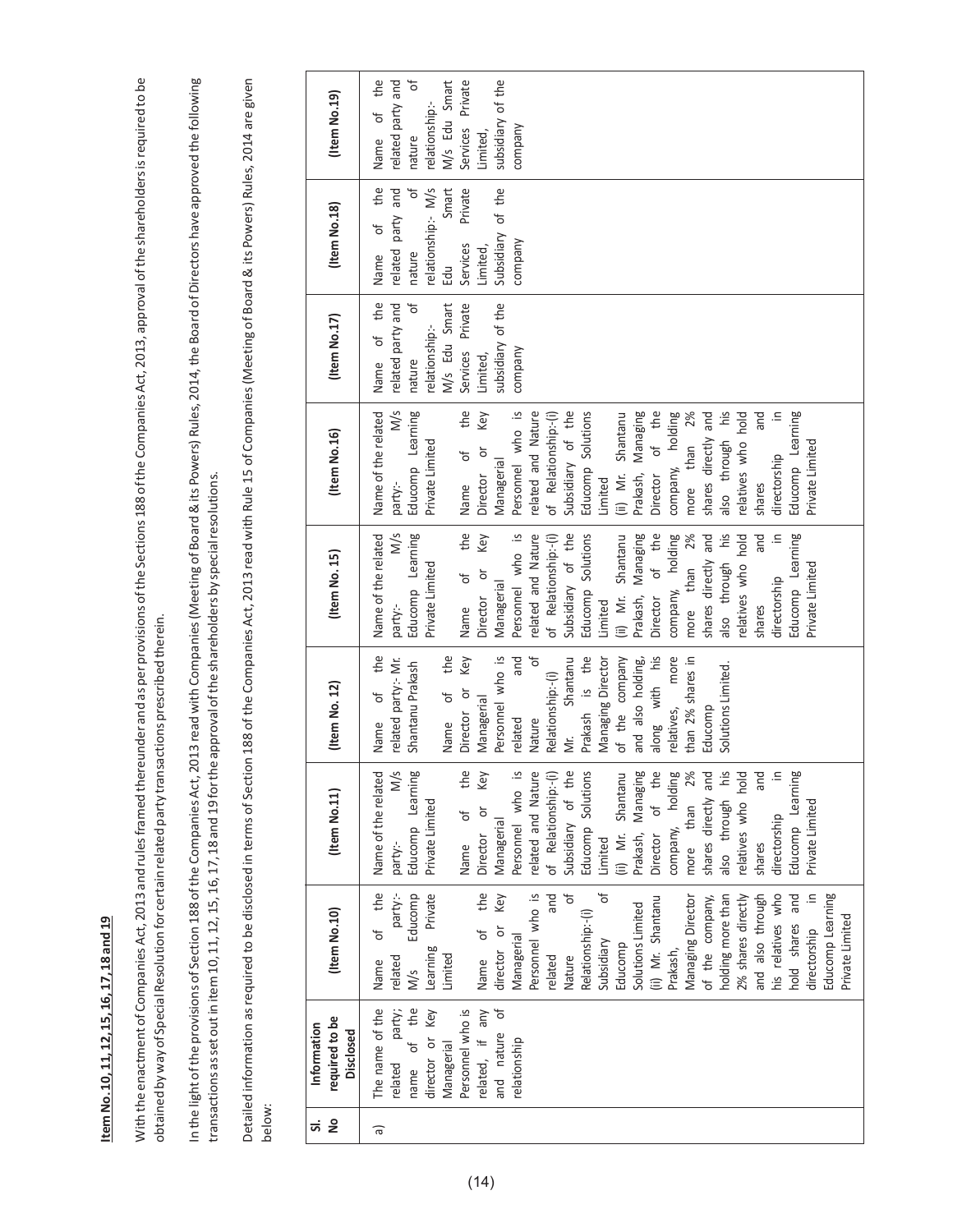| As set out and                                                                           | As set out and                                                                                      |
|------------------------------------------------------------------------------------------|-----------------------------------------------------------------------------------------------------|
| provided in the                                                                          | provided in the                                                                                     |
| resolution                                                                               | resolution                                                                                          |
| proposed                                                                                 | pasodard                                                                                            |
| As set out and                                                                           | As set out and                                                                                      |
| provided in the                                                                          | provided in the                                                                                     |
| resolution                                                                               | resolution                                                                                          |
| pasodard                                                                                 | pasodoro                                                                                            |
| As set out and                                                                           | As set out and                                                                                      |
| provided in the                                                                          | provided in the                                                                                     |
| resolution                                                                               | resolution                                                                                          |
| proposed                                                                                 | proposed                                                                                            |
| As set out and<br>the<br>provided in<br>resolution<br>proposed                           | As set out and<br>the<br>⊒.<br>provided<br>resolution<br>proposed                                   |
| As set out and                                                                           | As set out and                                                                                      |
| the                                                                                      | the                                                                                                 |
| provided in                                                                              | provided in                                                                                         |
| resolution                                                                               | resolution                                                                                          |
| proposed                                                                                 | proposed                                                                                            |
| As set out and                                                                           | As set out and                                                                                      |
| provided in the                                                                          | provided in the                                                                                     |
| resolution                                                                               | resolution                                                                                          |
| proposed                                                                                 | proposed                                                                                            |
| and<br>the<br>out<br>$\equiv$<br>resolution<br>pasodoic<br>provided                      | out and<br>the<br>$\equiv$<br>resolution<br>pasodoic<br>provided                                    |
| nature, As set out and As set                                                            | material As set out and As set                                                                      |
| provided in the                                                                          | terms of the provided in the                                                                        |
| resolution                                                                               | resolution                                                                                          |
| proposed                                                                                 | proposed                                                                                            |
| $d$ duration of the $\vert$<br>particulars of the<br>ŏ<br>arrangement<br>contract<br>The | $rac{}{1}{\sigma}$<br>the<br><b>arrangement</b><br>including<br>value, if any<br>contract<br>c) The |
| $\overline{a}$                                                                           |                                                                                                     |

Your Directors recommend the resolutions as set out under Item Nos. 10, 11, 12, 15, 16, 17, 18 and 19 in this Notice for your approval by way of special resolution. None of the Directors or Key Your Directors recommend the resolutions as set out under Item Nos. 10, 17, 16, 15, 16, 17, 18 and 19 in this Notice for your approval by way of special resolution. None of the Directors or Key Managerial Personnel of the Company or their relatives are in any way concerned or interested in the said resolutions expect those director(s) whose interest as disclosed above. Managerial Personnel ofthe Company ortheirrelatives are in anyway concerned orinterested in the said resolutions expectthose director(s)whose interest as disclosed above. Your approval is sought by voting through Postal Ballot or through e-voting as the case may be, pursuant to the provision of Section 110 of the Companies Act, 2013 read with Companies Your approval is sought Postal Ballot or through e-voting as the case may be, pursuant to the provision of Section 110 of the Companies Act, 2013 read with Companies (Management and Administration) Rules, 2014 for passing the Resolution(s) under Item No. 10, 11, 12, 15, 16, 17, 18 and 19 as set in this Notice. (Management andAdministration)Rules, 2014 for passing theResolution(s) underItemNo. 10, 11, 12, 15, 16, 17, 18 and 19 assetin thisNotice.